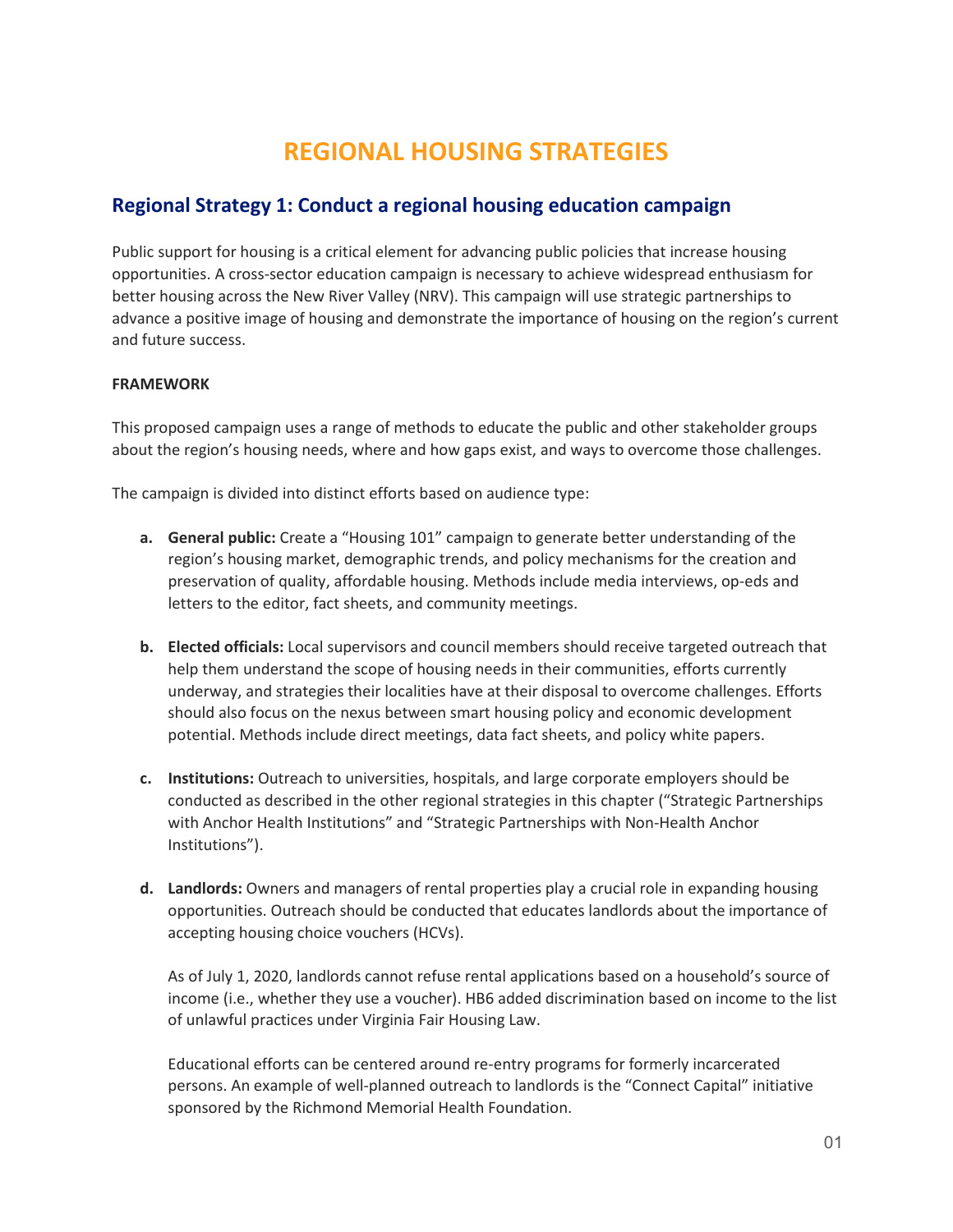**e. Housing builders and developers:** These businesses play an integral role in creation and provision of housing in the region; therefore, there should be proactive outreach to 1) understand this industry's outlook on the market, 2) learn about challenges encountered that negatively affect housing affordability, and 3) facilitate productive, action-oriented dialogue on ways that this sector can advance housing opportunities.

#### **IMPLEMENTATION PLAN**

#### **Immediate:**

- **Gather regional support.** NRVRC should first discuss this solution with major regional stakeholders who might lend their support. Examples include the United Way of the New River Valley and the Community Foundation of the New River Valley.
- **Create working groups** to oversee the education campaign at a high level and ensure consistent messaging.
- **Gather contact information** for primary stakeholders in each of the audience types listed previously.
- **Identify those leading outreach efforts.** Determine which persons/organizations will lead outreach efforts for each audience type.
- **Outline major talking points** needed for each audience type.

#### **Short-term (next 12 months):**

- **Develop outreach plan**. Assign contacts to designated liaisons with specific pitches and requests.
- **Create outreach materials**. Materials can include relevant content such as fact sheets, FAQs, social media posts, "layperson" policy briefs, and presentation slides.
- **Seek funding opportunities.** Sustain outreach efforts through a dedicated funding source and potentially hire marketing consultants.

#### **Mid-term (12–24 months):**

- **Host a regional housing summit.** Plan, organize, and host a regional housing summit to gather all stakeholders. Focus themes on regional cooperation and collaborative solutions.
- **Evaluate progress to determine long-term goals.** Assess, reevaluate, and redesign outreach efforts as necessary to reflect changing housing needs in the region.

#### **Long-term (24+ months):**

• **Receive public feedback.** Consider a formal public opinion poll on attitudes toward housing development and affordability. The Campaign for Housing and Civic Engagement (CHACE) conducted a statewide poll in 2017 with the help of William & Mary and should be used as a reference.

#### **LEGAL, FINANCIAL, AND ORGANIZATIONAL CAPACITY**

• There are no legal boundaries preventing these educational efforts.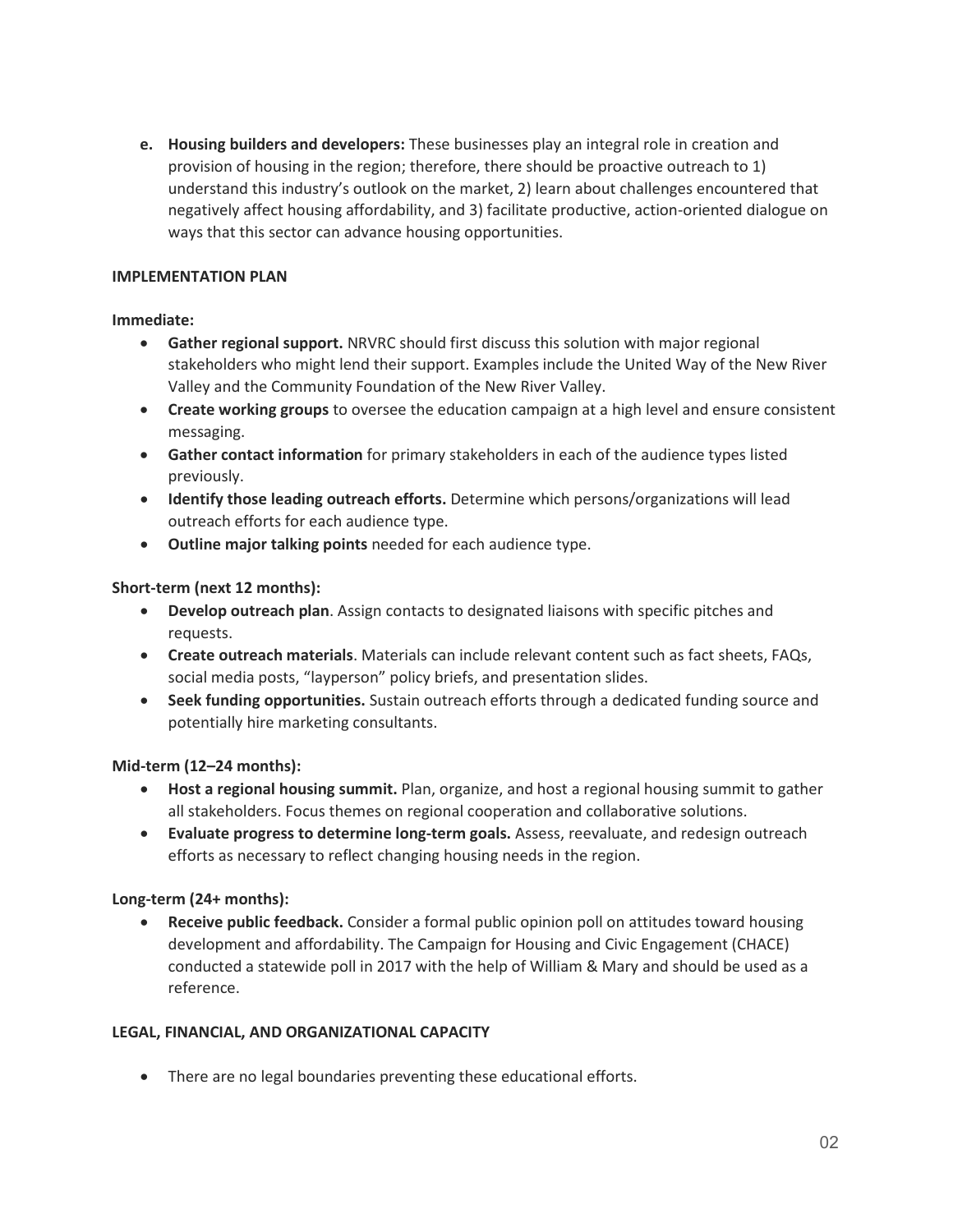- Financial requirements depend on the scale of outreach actions. Sustained, professional-level marketing and public relations will likely require the use of paid consultants. Securing access to electronic platforms and communication tools to disseminate information is also critical. This strategy aligns well with the strong increase in online communications during the COVID-19 pandemic.
- NRVRC and its member governments may be able to use existing public information officials for assistance.

#### **FUNDING SCOPE REQUIREMENTS AND PROJECTED IMPACT**

- The scope of funds required is contingent on the level of outreach desired. At the lower end, NRVRC staff, local government staff, and nonprofit/private partner staff can incorporate these actions into their standard workload on a limited basis. At the upper end, new, dedicated funding can support new staff and/or contracted professionals for the project.
- Measuring the impact of education campaigns is not as simple as quantifying housing production or service delivery. Nevertheless, broad public support for housing is a prerequisite for advancing policy solutions and can only be achieved with higher levels of knowledge and saliency about the issues. If successful, such efforts will allow local policymakers, developers, and providers to expand housing opportunities more quickly, efficiently, and effectively.

#### **POTENTIAL FUNDING SOURCES**

- **Public sources:** Education campaigns for housing might be funded through collective operating dollars pooled by NRVRC and local governments. Funding may also be available via grant opportunities from Virginia Housing (formerly VHDA).
- **Private sources:** Philanthropic and corporate partners may also be interested in funding educational efforts. NRVRC should approach known funders who have an existing interest in housing and community development.

#### **METRICS TO EVALUATE SUCCESS**

- Measure the collective impact of the campaign by asking nonprofit and private organizations to "sign on" to the effort as supporters and track total signatories by quarter. Set goals by audience type.
- If public meetings or events are held, track the number of participants.
- Within the first year, aim for three to five media pieces, which may include op-eds, letters to the editor, and television/radio interviews.
- Public opinion surveys are the most-accurate measure of success. Surveys can be informal (i.e., conducted via an online collector and distributed via community mailing lists and similar outreach) or formal polls conducted by a research firm.

#### **RESPONSIBLE ACTORS AND THEIR ROLES**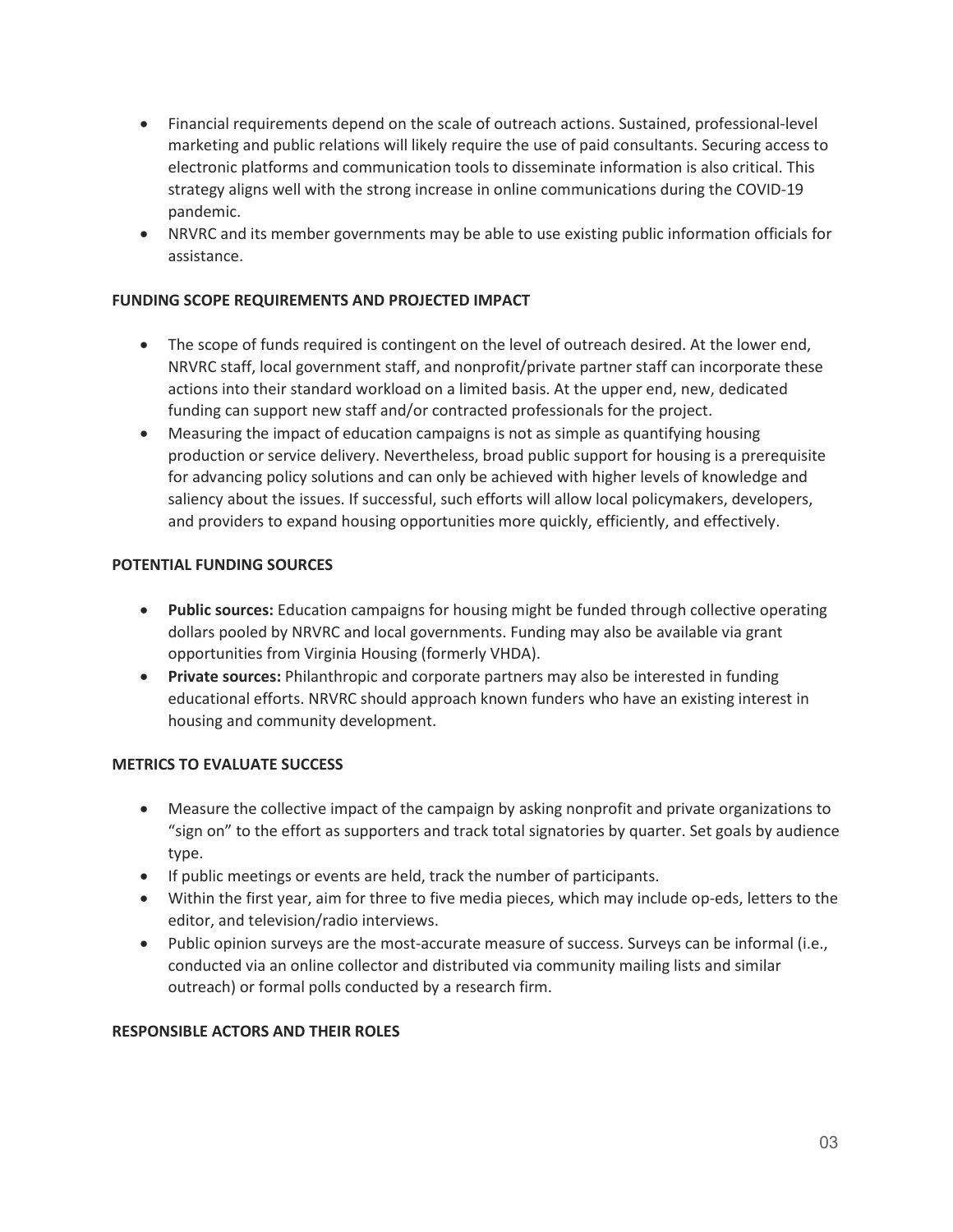- **NRVRC** will kick-off this solution by beginning coordinated discussions with localities, nonprofits, and private-sector partners. Other potential duties include oversight of the work group and consultants.
- **Housing Virginia** may assist NRVRC in the initial stages of campaign development and provide support through its Overcoming NIMBY and Inclusionary Housing initiatives.
- **VCHR** will continue its role providing the latest high-quality data on housing needs in the region for fact sheets, presentations, and talking points.
- **Local government staff** will help NRVRC and its partners conduct outreach to important stakeholders, including elected officials.

#### *"The Power of Home" Campaign*

*In the spring of 2018, the Richmond City Health District kicked off a multimedia campaign called "The Power of Home." The campaign's message centered around the idea that good housing is an important form of healthcare: a quality home provides comfort, safety, and well-being.*

*A work group of housing and public health experts, advocates, and leaders helped develop and hone the major messages. A consultant then created talking points, social media graphics and strategies, recorded podcasts, and coordinated newspaper articles and other mass media exposure.*

*The campaign also featured direct quotes and interviews to tell the story of public housing residents and other community members.*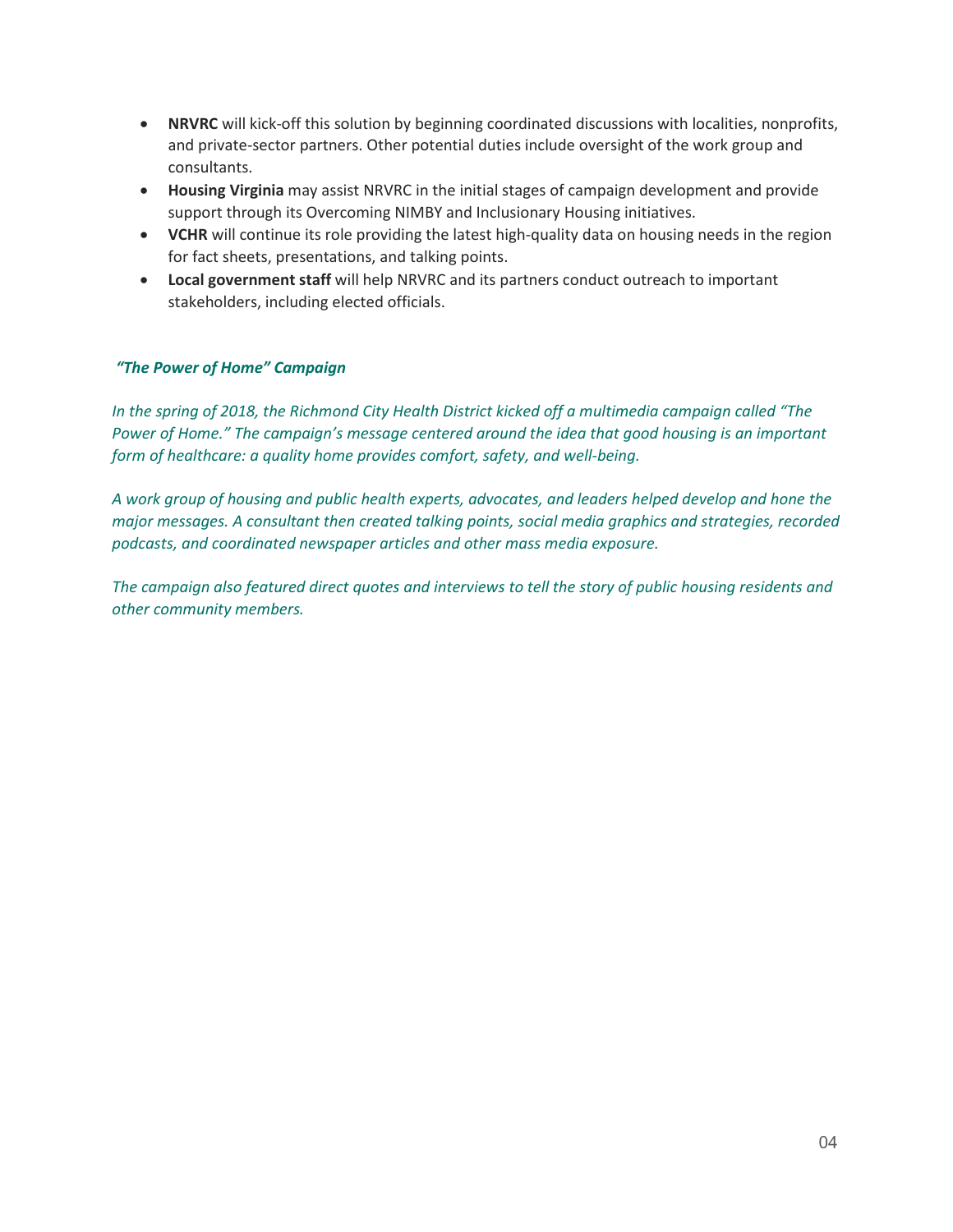### **Regional Strategy 2: Create a regional housing trust fund**

One of the largest barriers in the production of affordable housing is a shortage of low-cost, limitedbarrier capital. A regional housing trust fund (HTF) would create a pool of capital that can provide "gap" funding for a wide range of affordable housing projects in the region, including rental and homeownership projects. HTFs can receive funds from both public and private sources, and they may provide grants and loans with flexible terms.

#### **FRAMEWORK**

HTFs are widely used across the United States, with more than 300 active funds as of 2020. Although most of these are single-jurisdiction funds, communities are increasingly collaborating to explore multijurisdictional regional HTFs. The primary reason for this is that housing challenges do not recognize political boundaries. Housing markets are regional, and regional strategies can more comprehensively address problems beyond city, county, or town limits.

Regional HTFs are established using a variety of structures; however, in all cases, they are jointly administered by a single entity. The three most-common fund structures are as follows:

**a. Fully regionalized funds.** The simplest structure is a single pool of funds that receives both public and private dollars. These funds are governed by a regional body with oversight that usually includes at least one representative from each jurisdiction. These funds develop a distribution protocol with a feature that ensures that projects will be funded within each jurisdiction over a multi-year period.

For example, the regional supportive housing initiative in Hampton Roads specified the order of localities in which projects would be funded (i.e., first Norfolk, then Virginia Beach, then Chesapeake, finally Portsmouth, and then the process is repeated). Such funds often develop a formula that ensures that the total amount of public funds invested by a jurisdiction will be returned to an affordable project in that community over a specified period.

**b. Shared priorities, separate funds.** Funds may share priorities and funding criteria but maintain separate funds for each jurisdiction. Projects are not funded in a jurisdiction until the jurisdiction's fund has sufficient capital to support a project. Regional priorities are established though a joint process and revisited as regional circumstances change.

Participating jurisdictions agree that they will all focus on addressing a similar set of housing issues for a period (e.g., addressing a shortage of rental housing affordable to a specific income range; increasing homeownership opportunities; providing support for seniors to age in place; and addressing opioid addiction through the provision of transitional, supportive housing).

**c. Unique priorities, separate funds.** Regional funds may also maintain separate funds for each jurisdiction, and each fund sets its own priorities and project scoring criteria. These funds benefit chiefly from the efficiency of a single administrator as well as from an enhanced ability to attract private sources of capital.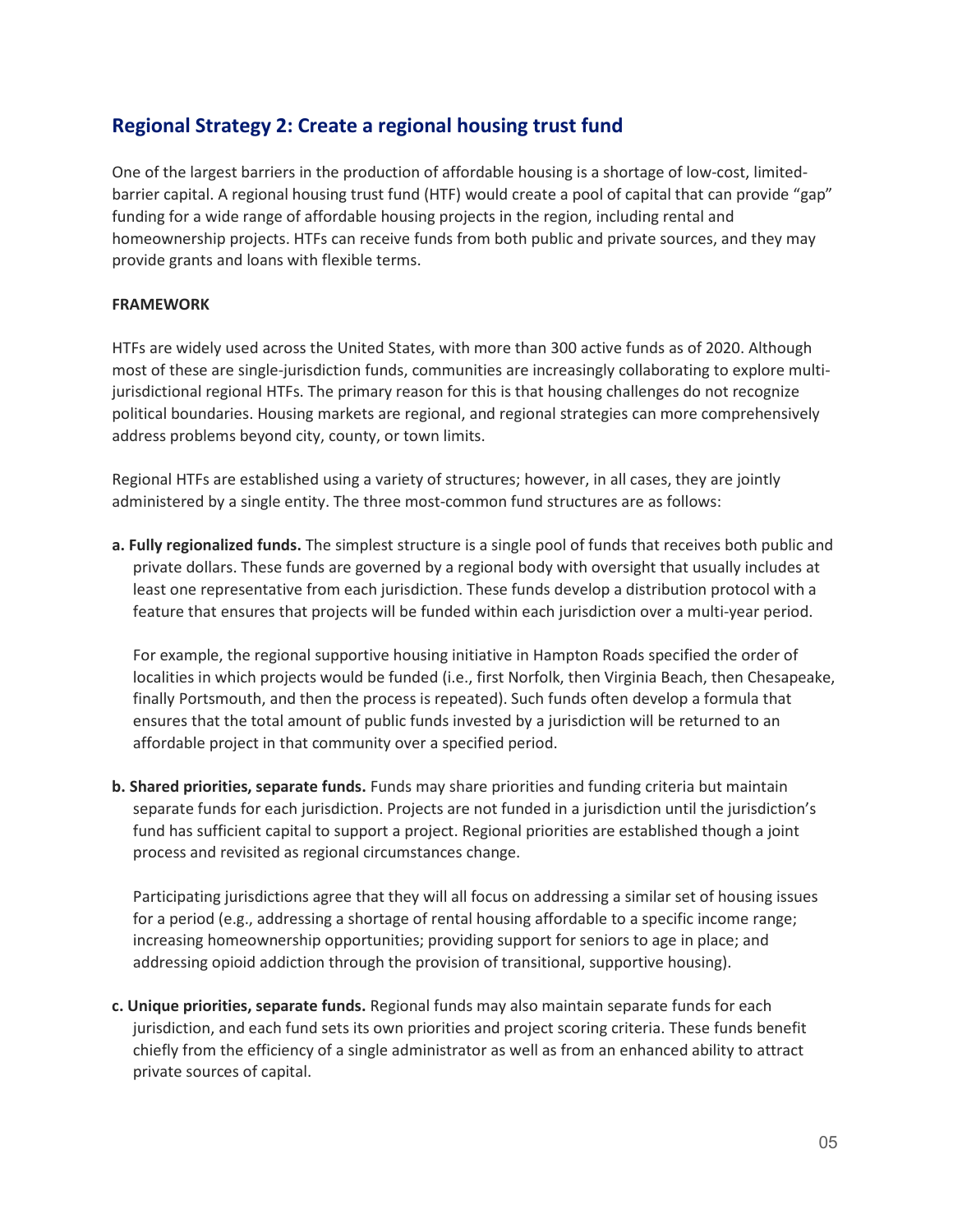HTFs do not need specific allocations to be viable, and the funding decision is by locality. However, funds should be sufficient to generate an annual impact. Funding sources may include the following:

- Developer fees and agreements
- Real estate taxes
- Document recording fees
- Tax increment funding
- Short term rentals/Airbnbs
- Housing bonds
- Interest on public accounts
- Construction-related fees
- Code violation penalties
- Building permit fees
- Restaurant/meal taxes
- Philanthropic donations

#### **IMPLEMENTATION PLAN**

#### **Immediate:**

- **Create an education campaign.** Educate elected officials in all participating jurisdictions about the advantages of a regional fund and what regional housing needs would be addressed by such a fund.
- **Select a distribution model.** Utilize a distribution model like the NRV HOME Consortium. Local and regional leaders must discuss the administration of the HTF, including reviewing the pros/cons of implementation through existing versus new organizational frameworks to determine the best path forward.

#### **Short-term (next 12 months):**

- Determine the level of support that is achievable from the participating jurisdictions.
- **Identify sources of capital**. Some HTFs are funded through participation from lending institutions, corporations, and charitable foundations.
- **Develop a detailed implementation model**. Incorporate all sources of capital that the HTF will administer. Application review, scoring, and selection procedures must be developed and approved by all participating jurisdictions.

#### **Mid-term (12–24 months):**

• **Explore the potential for "dedicated" sources of revenue to the fund**. Dedicated sources allow for greater predictability in the volume of resources and remove any fiscal cycles and shifting political priorities from affecting the operation.

#### **Long-term (24+ months):**

- **Evaluate performance.** Monitor and evaluate the fund's performance by determining the total number of units and their affordability produced in whole or in part by the fund.
- **Measure community impact.** Gather data from recipients on information such as resident demographics and lease-up trends to measure community impacts.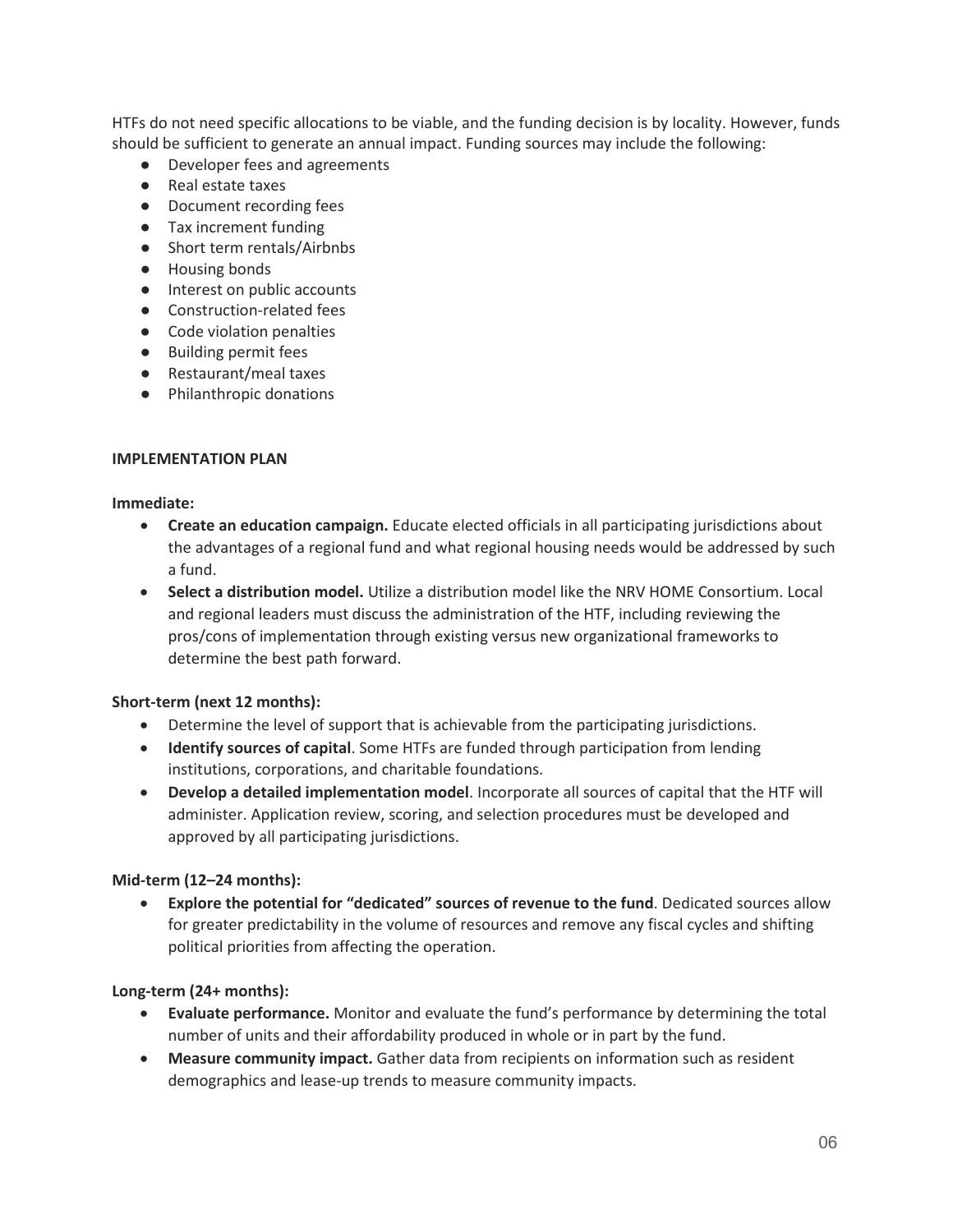#### **LEGAL, FINANCIAL, AND ORGANIZATIONAL CAPACITY**

- The HTF should assess new legal and financial liabilities of administering funds from new sources, including local governments, banks, corporations, and charitable institutions. The HTF should have a standard set of agreements for grants provided to the HTF from any of these sources, including clarity around liability, lending, and grant-making procedures, procedures, and reporting.
- The HTF should evaluate staff capacity to add new products and procedures. Private funding that requires traditional bank-style "underwriting" may require training or outsourcing of certain elements of the loan/grant origination process.
- Similarly, if an expanded HTF includes loan servicing (including collection and application of payments), software and accounting upgrades as well as staff training will be needed. These functions may also be outsourced to a lending institution or to Virginia's statewide CDFI, Virginia Community Capital.

#### **FUNDING SCOPE REQUIREMENTS AND PROJECTED IMPACT**

- Given the scale of housing needs in the NRVRC footprint, consider capitalizing the fund for at least \$1 million per year. This level of funding allows for a range of housing projects to be supported each year across a wide range of needs. Most HTFs in the state are capitalized at levels that meet or exceed this amount.
- Based on anticipated funding levels, the HTF should set production goals for a 3–5-year period. Because of the often-lengthy periods to develop and fully fund complex affordable housing projects (especially rental communities), these projects will frequently carryover to multiple years. The HTF should set goals for commitment as well as housing units completed per year over a 3–5-year window.
- The HTF should establish clear criteria for readiness to avoid locking up funding for projects for potentially multiple years before construction begins.
- Consider allocating some funding for predevelopment activities to support and build a pipeline. These funds should be flexible and forgivable for projects that do not proceed.

#### **POTENTIAL FUNDING SOURCES**

• **Public funding from member localities:** The first task is determining the amount and source of local public funding. If some jurisdictions are unable to commit local funds while others do, a special structure for the fund is required where "public" funds are segregated into a separate fund available only to participating jurisdictions. The most common source of funding for local HTFs is a general fund appropriation from the locality. Furthermore, best practices for HTFs include a "dedicated" revenue source from a fee or tax; however, such an approach has not been used in Virginia. All current HTFs in Virginia are funded with local general fund appropriations or with federal funds. Fairfax County voted in early 2020 to add \$0.01 to their local property tax levy and dedicate that to the county's HTF; however, that decision was recently reversed owing to the budget impact of the COVID-19 pandemic. In other states, the most common "dedicated" sources include developer impact fees (which are not permitted in Virginia), "linkage fees" tied to commercial development, real-estate transfer fees, hotel and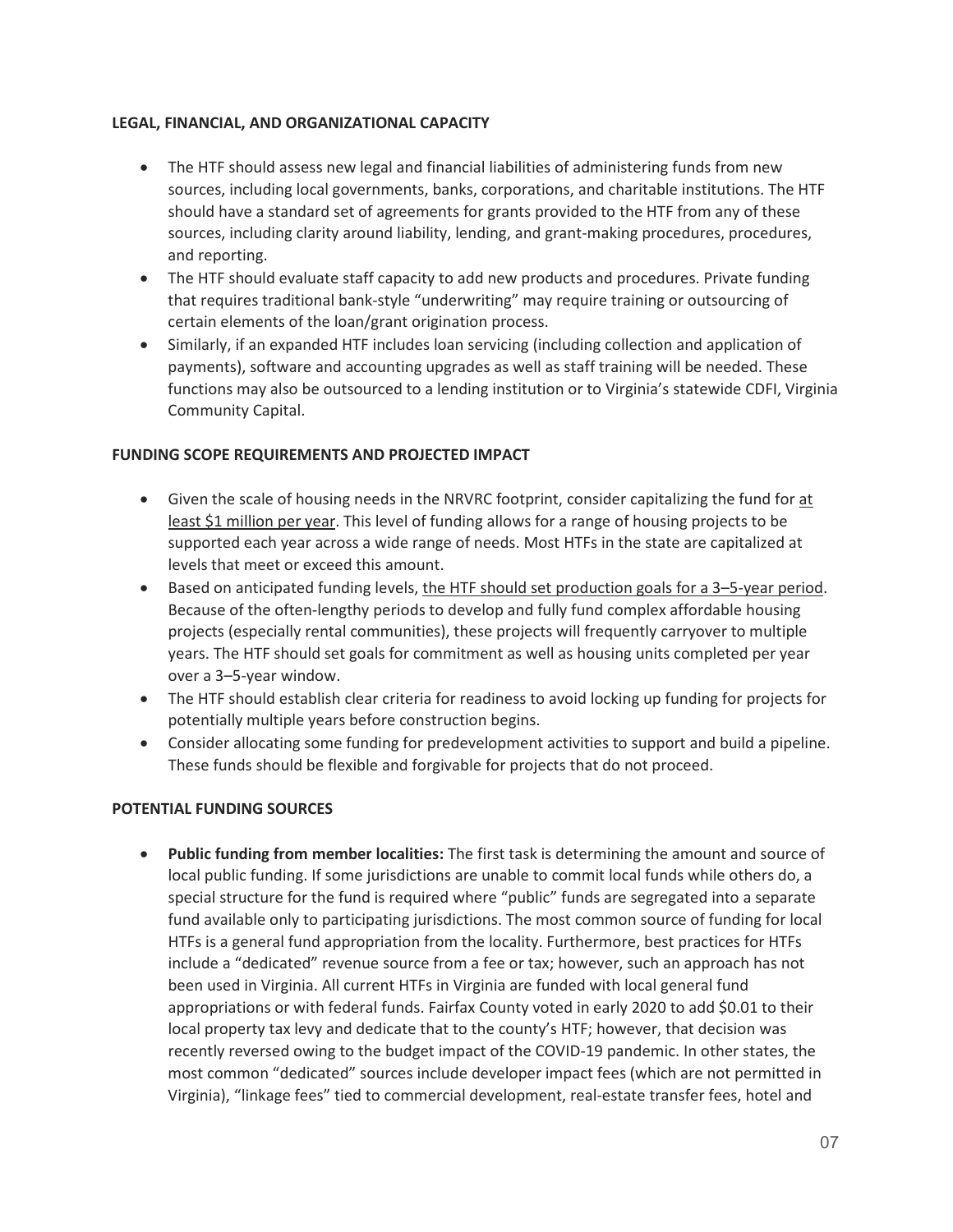restaurant taxes, and proceeds from the sales of city- or county-owned property. In most jurisdictions, "dedicated" sources are preferred and not guaranteed, as most localities reserve the right to reappropriate such funds to other uses and/or change the appropriated amounts.

- **Regional HOME funds:** Integrating HOME funds into the HTF is beneficial to avoid confusion; however, these funds will be subject to separate allocation. The Virginia Department of Housing and Community Development (DHCD) operates the state's housing fund in this fashion, including HOME, CDBG, National HTF and Virginia HTF dollars under the same funding umbrella. The state reserves the right to match sources of funding to projects to comply with the distinct requirements of each source.
- **Private and philanthropic sources:** A wide range of nonpublic funding sources have supported HTFs statewide and countrywide, including banks and other financial institutions that provide loan and grant funds. Corporations, philanthropic foundations, and other community anchor institutions, including hospital systems, colleges and universities, and churches can be substantial HTF partners.
- **Leveraged funds:** Successful strategies often include leveraging many of these entities into a single initiative. For example, the city of Charlotte recently joined forces with several large banks and several philanthropies to launch a \$100 million HTF. The NRV does not have major philanthropies that can likely support an HTF at the scale of Charlotte or Richmond, where philanthropies contribute millions to affordable housing every year. Philanthropies may be more likely to contribute "seed" funds targeted to specific purposes, such as new pilot initiatives or specific needs such as the intersection of housing instability and the COVID-19 pandemic. Instead of philanthropies, the NRV should look for regional HTF partners in other anchor institutions, including universities, healthcare systems, and major corporations.
- HTFs that can secure a greater level of grant funding through loans will have greater flexibility in terms of the needs they serve as well as their attractiveness to the affordable housing development community. Loan funds may be available from a wide range of actors; for example, Virginia Housing and Virginia Community Capital both provide loan funds on favorable terms for affordable housing developments. Local lenders should be considered in addition to state sources, as they can frequently tailor their lending specifically to local needs and align with other HTF resources. Although state sources are useful as a significant element of the capital stack needed to develop affordable projects in the region, they will conform to a statewide standard.

#### **METRICS TO EVALUATE SUCCESS**

A successful HTF must measure *both* outputs and outcomes.

- **Outputs:** Data points such as the number of housing units assisted, their location, and cost should be collected. While these metrics may not materialize until the second or third year after the first allocations, such data is necessary.
- **Outcomes:** Qualitative measurements on persons helped and assessments of whether objectives are accomplished are more difficult and time-consuming to collect; however, they are critical to sustaining funder commitment in the long run. *The following are examples of outcome-oriented questions: Are seniors able to stay in their homes longer and more safely? Is*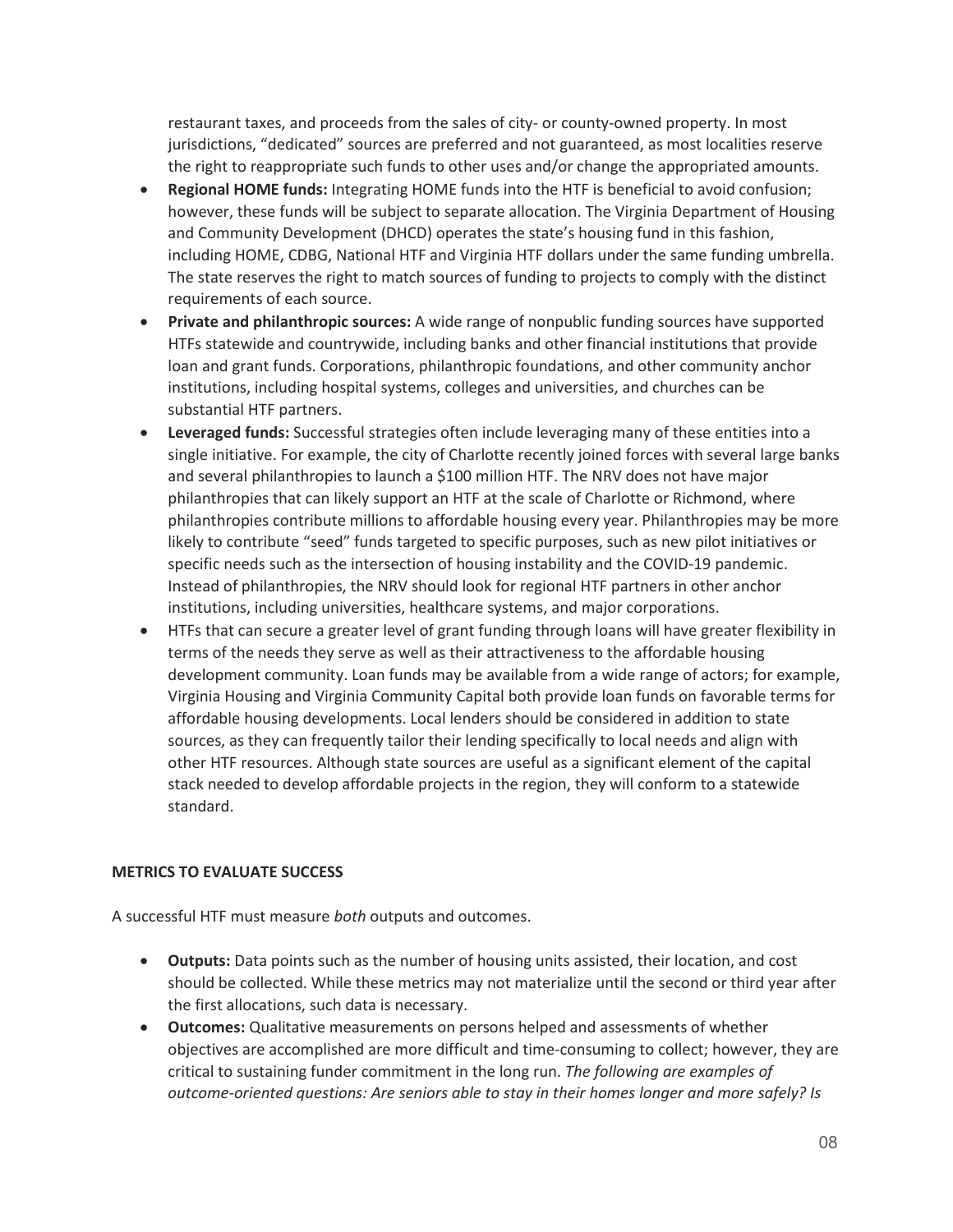*housing stability allowing children to be more successful in school and helping parents achieve greater job stability and improved earnings? Is permanent supportive housing resulting in fewer emergency room visits?*

#### **RESPONSIBLE ACTORS AND THEIR ROLES**

• Key actors in this process are housing staff (or assigned staff) working for each participating jurisdiction as the HTF is being developed. HTF staff will determine the long-term success of the effort.

#### *EXAMPLES OF REGIONAL HTFs*

#### *1. Affordable Housing Trust for Columbus and Franklin County (Ohio)*

*The Affordable Housing Trust for Columbus and Franklin County (AHT) was formed over 20 years ago, making it one of the oldest HTFs in the nation. It is an independent, nonprofit organization serving the City of Columbus and Franklin County in Ohio. It became a Treasury-approved community development financial institution (CDFI) in 2016.*

*The AHT provides loans for affordable rental, supportive housing, and homeownership projects by leveraging investment with private and public lending. Housing initiatives are financed in the form of construction, acquisition, and rehabilitation loans. All loans are below market rate, with terms depending on the needs of the project and the income level of households to be served.*

*The mission of the AHT is threefold:*

- *Create and preserve affordable homeownership and rental housing.*
- *Strengthen and stabilize neighborhoods.*
- *Support working households, seniors, and special-needs populations.*

*The organization has a staff of five and is governed by a 16-person Board of Directors. Representatives from the localities do not serve on the board; instead, directors represent businesses and nonprofit organizations in the region.*

*In 2018, the AHT closed \$23 million in loans that supported 760 affordable housing units. Loans ranged from \$216,000 to \$4.7 million. The AHT has net assets of \$61 million. In 2019, a total of \$100 million was committed to the AHT by a consortium of nine banks, corporations, and charitable foundations.* 

#### *2. Community Housing Development Fund (Ithaca, New York)*

*The Community Housing Development Fund was established in 2009 as a joint effort of the City of Ithaca, Tompkins County, and Cornell University. Cornell University is currently undergoing a 6-year commitment to the fund with an annual contribution of \$200,000. The county and the city also contribute to the fund.*

*The housing fund includes two elements, the Community Housing Affordability Program and the Community Housing Trust Program. The Community Housing Affordability Program provides no-interest*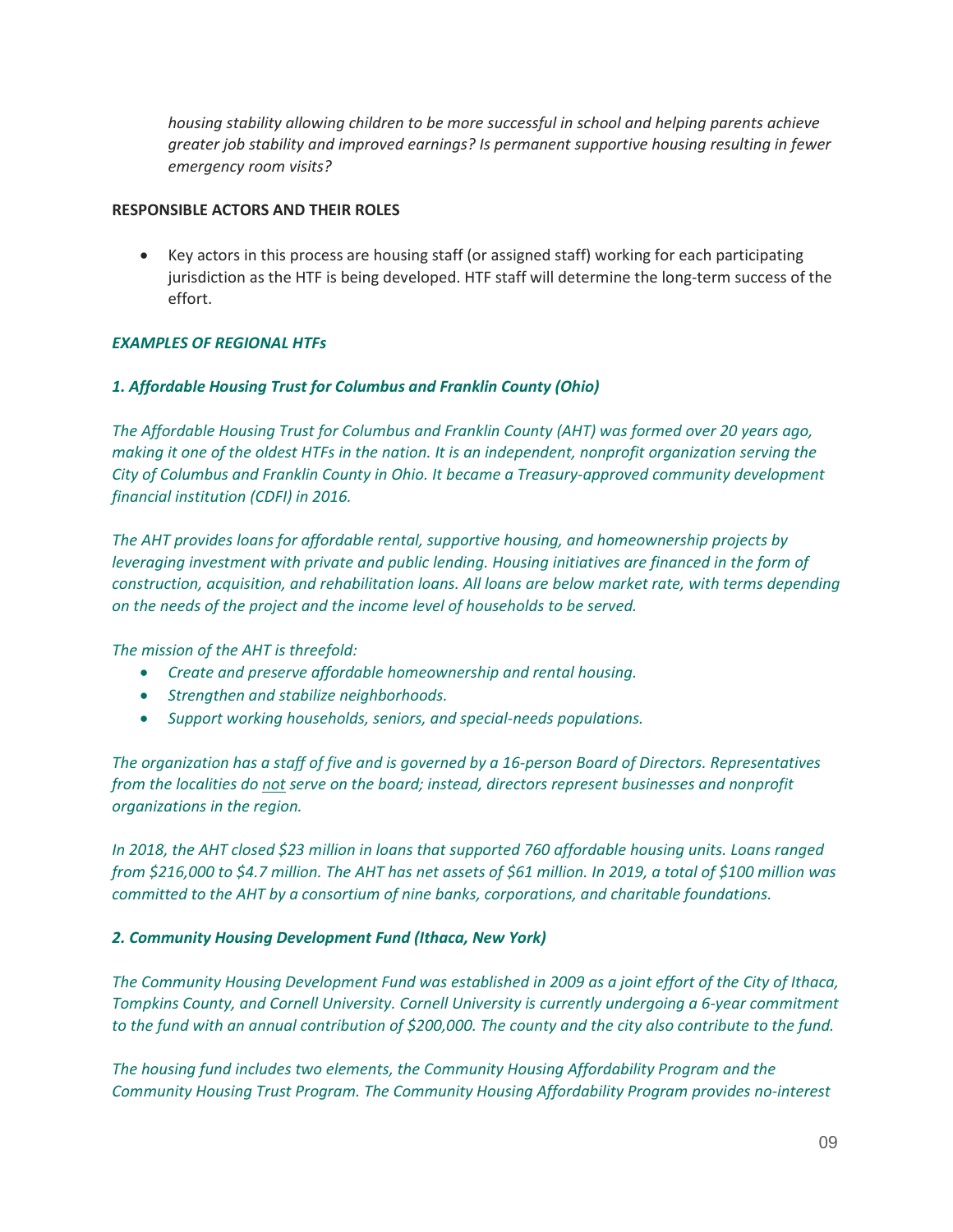*loans for pre-development costs associated with residential and mixed-use real estate development projects that include affordable housing units.*

*The Community Housing Trust Program provides grants to cover expenses such as land purchase, construction costs, and other hard costs, reducing the cost of new non-student housing units to allow them to remain permanently affordable for low- and moderate-income households.*

#### *3. ARCH HTF (East King County, Washington)*

*Founded in 1992 to address a rising need for affordable housing in Seattle's suburbs, A Regional Coalition for Housing (ARCH) ARCH HTF serves East King County and 15 small cities within its limits. The fund prioritizes the creation and preservation of housing for persons below 50% of AMI and supports developments that serve persons up to 80% of AMI.*

*As of 2018, the HTF has deployed over \$63 million for housing collected from federal CDBG funds as well as local general funds. The HTF makes these funds available as low-interest loans and grants, and it helps leverage other local, state, and federal housing resources.*

*The ARCH board of directors is comprised of elected officials and staff from member localities. ARCH staff perform annual monitoring on projects funded by the HTF. Metrics include affordability and income restriction compliance, operating costs and cash flow, and long-term sustainability prospects. ARCH also serves as a coordinating platform for non-fiscal housing policies, including accessory dwelling unit (ADU) ordinances.*

#### **Local funding strategies to complement HTFs**

HTFs are not the only way that local governments can contribute financially to the development of affordable housing in their communities. There are a wide range of other strategies that can incentivize the production of more housing, such as the following:

#### **Tax abatement:**

Localities in Virginia can provide tax abatement under certain circumstances that benefit housing affordability. The most common form of tax abatement in the Commonwealth is a real-estate tax reduction that is made available to senior homeowners. Localities often also provide tax abatement in the cases of rehabilitation of housing and other commercial buildings. Although these abatements are typically not tied to affordability, they are sometimes connected to other forms of housing subsidy such as historic tax credits or low-income housing tax credits (LIHTCs). Localities are typically not permitted to provide tax abatement for affordable rental housing outside of certain circumstances, such as housing in approved redevelopment or rehabilitation districts. State law specifies the procedures that localities must follow to designate such areas. Some jurisdictions circumvent these restrictions by returning tax payments to properties after tax payments have been remitted based on a designated formula that specifies the affordability requirements by number and type of unit as well as rent and/or income caps.

#### **Waiver of fees/expedited permitting:**

Many localities in Virginia provide affordable housing project relief from a range of municipal fees, including sewer and water tap fees, building permit fees, and inspection fees. Jurisdictions may also expedite development processing requirements such as development review or building permit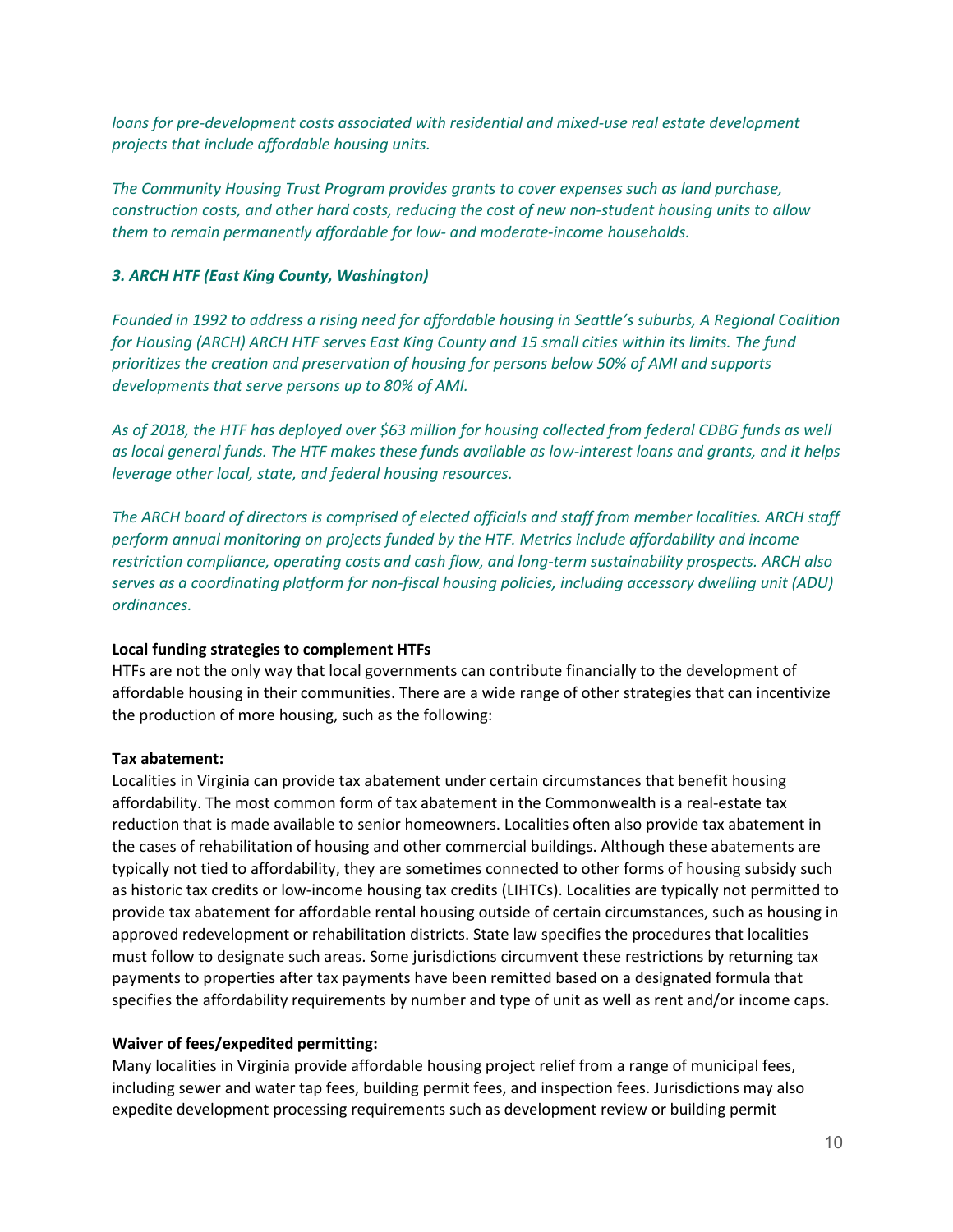applications. Typically, the community will establish specific affordability requirements to qualify for fee waivers or reductions and for expedited permitting.

#### **Inclusionary zoning:**

Under SB 834, passed by the General Assembly during the 2020 session and signed into law on July 1, 2020, all Virginia jurisdictions will adopt more detailed inclusionary zoning programs. The bill establishes specific guidance around the tradeoff between affordability and density bonuses. In addition to the tools now available through SB 834, localities can provide flexibility to developers for items such as site plan approval, building design, and parking requirements.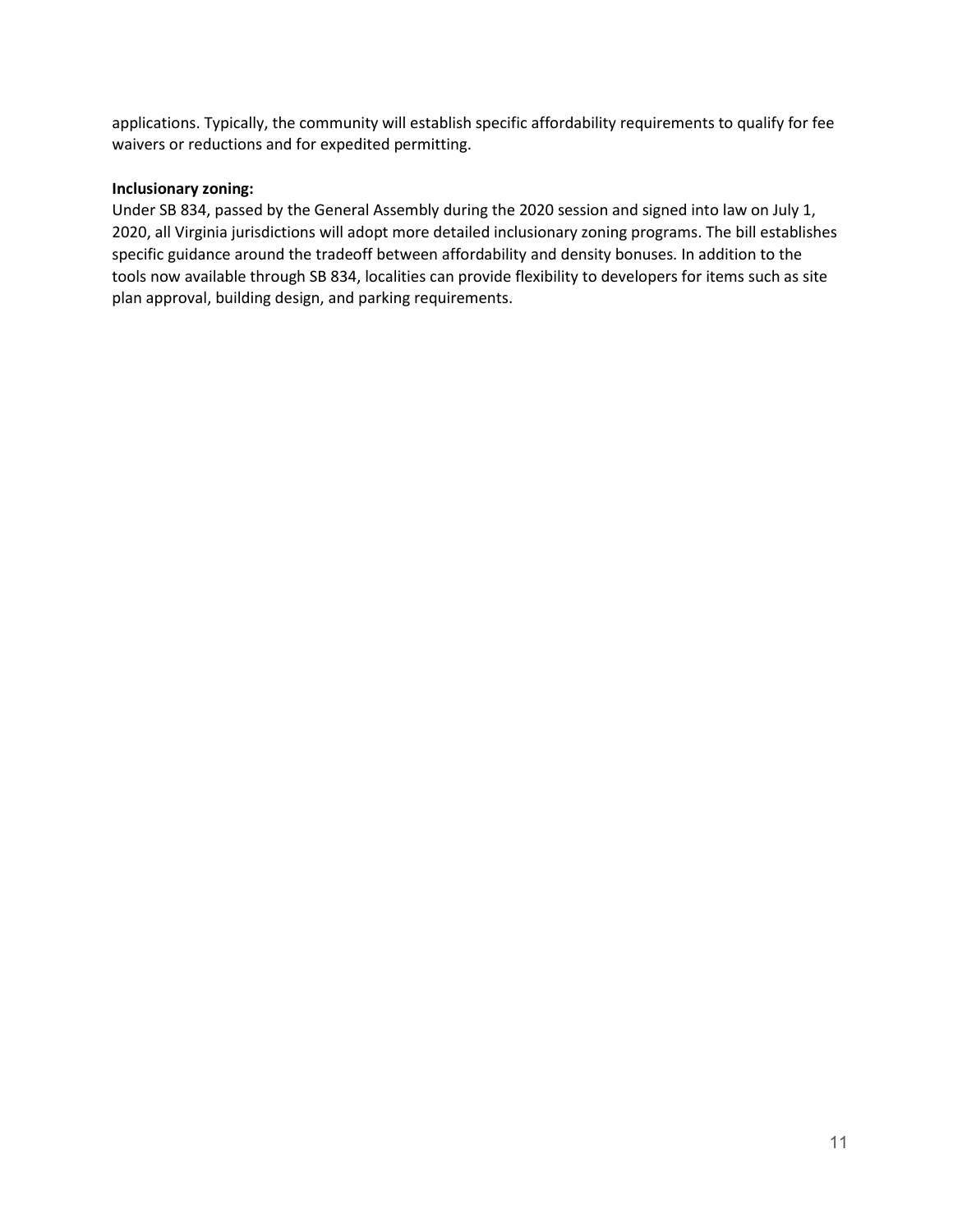#### **MULTI-JURISDICTIONAL HTFs**

| <b>California</b>                                                                                                                                                                                            | Sacramento City and County: HTFs<br>City and county funds are technically separate but share priorities and eligible activities<br>such that funds function together seamlessly.                                                                                                                                                                                                                                                                                                                                                    |
|--------------------------------------------------------------------------------------------------------------------------------------------------------------------------------------------------------------|-------------------------------------------------------------------------------------------------------------------------------------------------------------------------------------------------------------------------------------------------------------------------------------------------------------------------------------------------------------------------------------------------------------------------------------------------------------------------------------------------------------------------------------|
| <b>Colorado</b>                                                                                                                                                                                              | Aspen/Pitkin County: Housing, Day Care Fund<br><b>Telluride/San Miguel County: HTFs</b>                                                                                                                                                                                                                                                                                                                                                                                                                                             |
| <b>Indiana</b>                                                                                                                                                                                               | <b>Indianapolis/Marion County: HTF</b>                                                                                                                                                                                                                                                                                                                                                                                                                                                                                              |
| lowa<br>lowa has many HTFs owing to<br>its incentives for such regional<br>HTFs. In January 2020, the Iowa<br><b>Housing Finance Authority</b><br>awarded \$6.4 million to 27<br>housing funds in the state. | <b>AHEAD Regional HTF</b><br>Chariton Valley Regional HTF, Inc.<br>Council of Governments Housing, Inc.<br><b>East Central Iowa HTF</b><br>Eastern Iowa Regional Housing Corp.<br>Great River Housing, Inc.<br><b>Heart of Iowa Regional HTF</b><br><b>Homeward HTF</b><br>Iowa Northland Regional Housing Council<br><b>NIACOG HTF</b><br>Northeast Iowa Regional HTF<br>Northwest Iowa Regional HTF Inc.<br><b>Region 6 HTF</b><br>Southern Iowa COG HTF<br>Southwest Iowa HTF<br>Western Iowa Community Improvement Regional HTF |
| <b>Kentucky</b>                                                                                                                                                                                              | Louisville: Affordable HTF                                                                                                                                                                                                                                                                                                                                                                                                                                                                                                          |
| <b>Michigan</b>                                                                                                                                                                                              | Kalamazoo City and County: Local Housing Assistance Fund                                                                                                                                                                                                                                                                                                                                                                                                                                                                            |
| <b>New York</b>                                                                                                                                                                                              | Ithaca/Tompkins County: Housing Fund Partnership:<br>Unique in its partnership with Cornell University, which matches the revenue contribution<br>by the city and county.                                                                                                                                                                                                                                                                                                                                                           |
| <b>Ohio</b>                                                                                                                                                                                                  | Cleveland/Cuyahoga County: HTF<br>Columbus/Franklin County: The Affordable Housing Trust: Notable for its long duration of<br>impact and should be reviewed for its operation and administration.                                                                                                                                                                                                                                                                                                                                   |
| <b>Tennessee</b>                                                                                                                                                                                             | Nashville: Barnes Fund for Affordable Housing                                                                                                                                                                                                                                                                                                                                                                                                                                                                                       |
| Washington                                                                                                                                                                                                   | <b>East King County: ARCH HTF</b>                                                                                                                                                                                                                                                                                                                                                                                                                                                                                                   |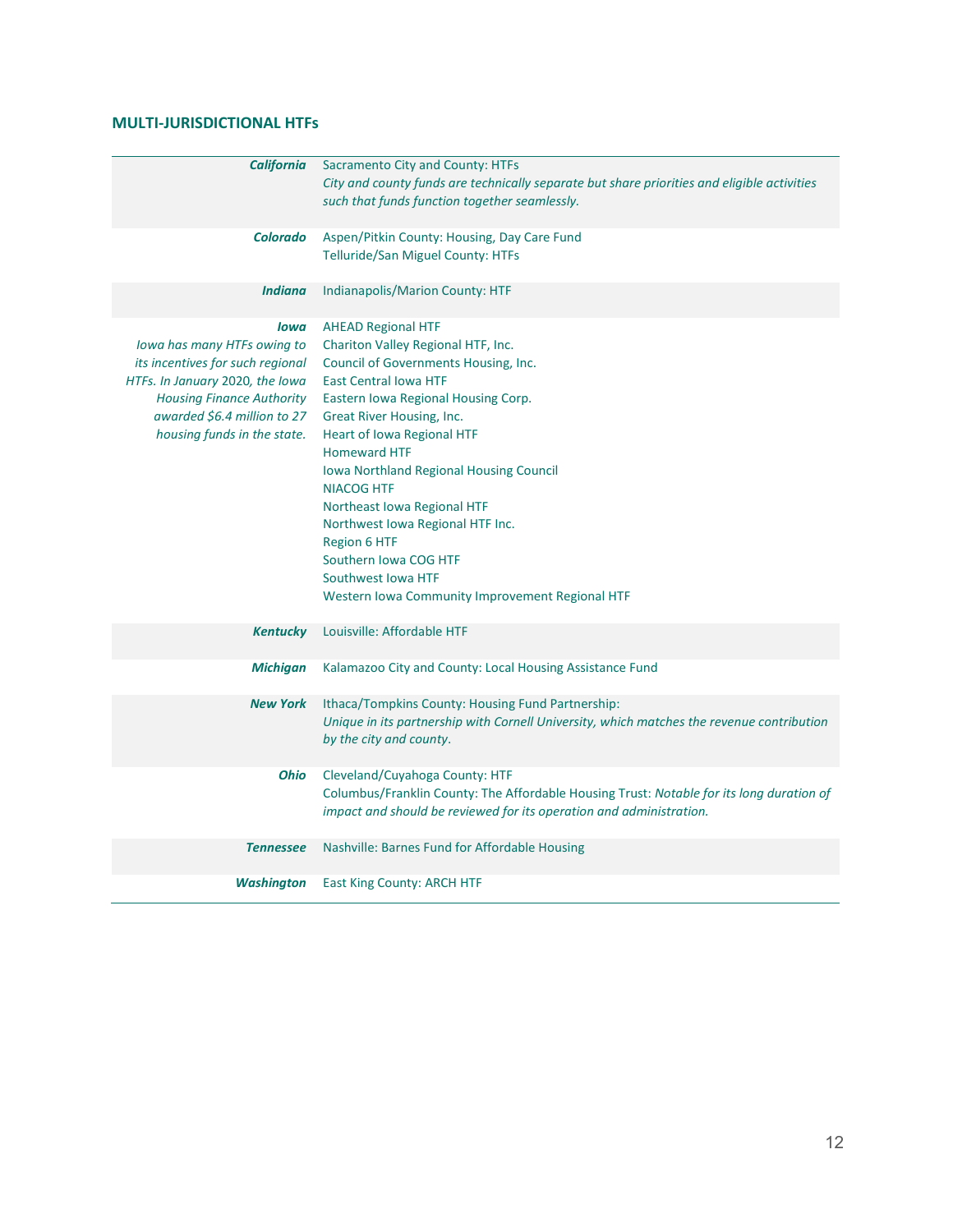## **Regional Strategy 3: Foster strategic partnerships with anchor health institutions**

Community partnerships with anchor health institutions to address housing conditions are becoming an increasingly widespread strategy. Efforts in past decades by large hospitals in urban areas to revitalize the neighborhoods surrounding their facilities have evolved into a multifaceted array of efforts with multiple objectives.

The most direct effort ensures that patients coming out of a hospital setting are returning to a housing situation that supports and not impedes their recovery. In addition, some healthcare providers have undertaken housing initiatives unrelated to current or previous patients.

Key to this trend has been wider awareness of the "social determinants of health" among both healthcare professionals and housing providers, recognizing the substantial effects that factors outside of healthcare (including the house and neighborhood) have on health and wellbeing.

Both nonprofit and for-profit hospital systems have engaged in housing-health collaborations; however, nonprofit institutions have been more aggressive and wide-ranging with their initiatives. The Affordable Care Act requires nonprofit hospitals to provide benefits to their communities by preparing a community health needs assessment (CHNA) at least every 3 years in consultation with community stakeholders.

Hospital systems in the NRV area include Carilion, a nonprofit system with headquarters in Roanoke, and LewisGale, which is owned by the Nashville, Tennessee-based Hospital Corporation of America (HCA), one of the largest healthcare companies in the nation.

#### **FRAMEWORK**

Housing and health initiatives in the NRV must begin with a strategic dialogue with LewisGale and Carilion to determine the level of interest and specific issues that present a starting point for engagement. Such conversations should be conducted individually and not jointly as each hospital system will have its own unique capacities and perspectives. Because this is a regional initiative, the initiative should be conducted with the Regional Commission or HOME Consortium that the Commission staffs.

The most natural entry point for discussion is around ensuring safe and appropriate housing for patients who are being discharged from the hospital or from rehab following hospitalization. These patients are frequently seniors who may have long-term needs for their housing; that is, their mobility may be permanently changed, signaling the need for permanent modifications to their homes that enable them to continue to live at home safely and comfortably. Other patients may require only temporary home modifications until their recovery is complete.

A pilot program around hospital discharges provides a strong starting point for exploring opportunities for greater investment in housing development and improvement. This program will help create an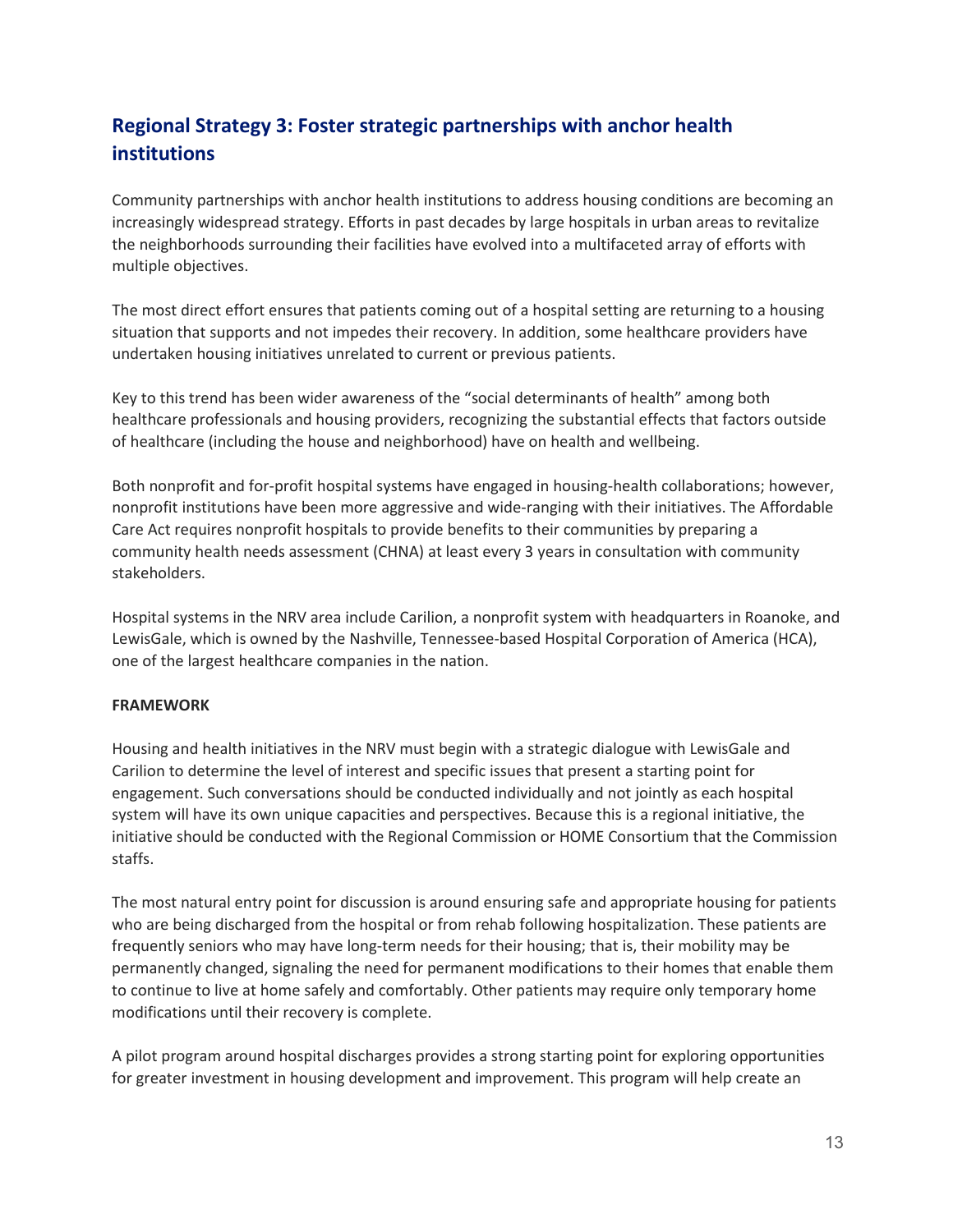environment where localities, housing providers, healthcare practitioners, and local service providers are in regular communication and can better understand the systems that each operates.

#### **IMPLEMENTATION PLAN**

#### **Immediate:**

- **Hold initial meetings with each of the healthcare systems**. Identify the critical staff within these institutions for engagement. Begin the process of identifying key institution interests with respect to housing. Discuss approaches and partner possibilities for post-hospitalization "reentry" housing assistance.
- **Determine how to integrate existing housing providers.** Meet with housing providers in the region to develop an understanding of interest in housing–health collaboration. Inventory the capacity of housing providers to deliver relevant services, such as accessibility improvements to homes.

#### **Short-term (next 12 months):**

- **Create a pilot program.** Based on the results of the initial meetings, develop a proposal for a pilot collaboration. For example, a program to assist patients leaving a hospitalization and returning home would need to include the following:
	- o Patient needs
	- o Home inspection and assessment
	- o Home modification plan and timing
	- o Cost estimate
	- o Special requirements for rental homes if landlord approval is required
	- o Identification of qualified provider
	- o Identification of resources
	- $\circ$  Completion of home improvements that improve safety and accessibility as well as quality control to ensure that the work was properly completed
	- o Move-in/follow-up/satisfaction surveys
	- $\circ$  Hospital discharge or initial home assessment may also reveal the need for other types of support services, such as assistance with activities of daily living (ADLs), access to financial support, mental health assistance, socialization, and home maintenance. To assess all such needs, a multidisciplinary team (rather than just a housing assessment expert) may need to be involved in the initial assessment.

#### **Mid-term (12–24 months):**

• **Meet regularly.** Establish regular (biannual) meetings between healthcare and housing providers, including nonprofits such as Community Housing Partners (CHP), New River Community Action, Habitat for Humanity, Floyd Initiative for Safe Housing, New River Family Shelter, or United Way to provide mutual education of all participants. Develop an agenda of potential opportunities for collaboration based on best practices in other communities. These should include the "low-hanging fruit" of home safety and accessibility for vulnerable populations as well as more advanced approaches, including direct investment in affordable housing projects and investments made through a regional HTF. Explore opportunities for healthcare providers to deliver services (especially preventive care) within housing communities.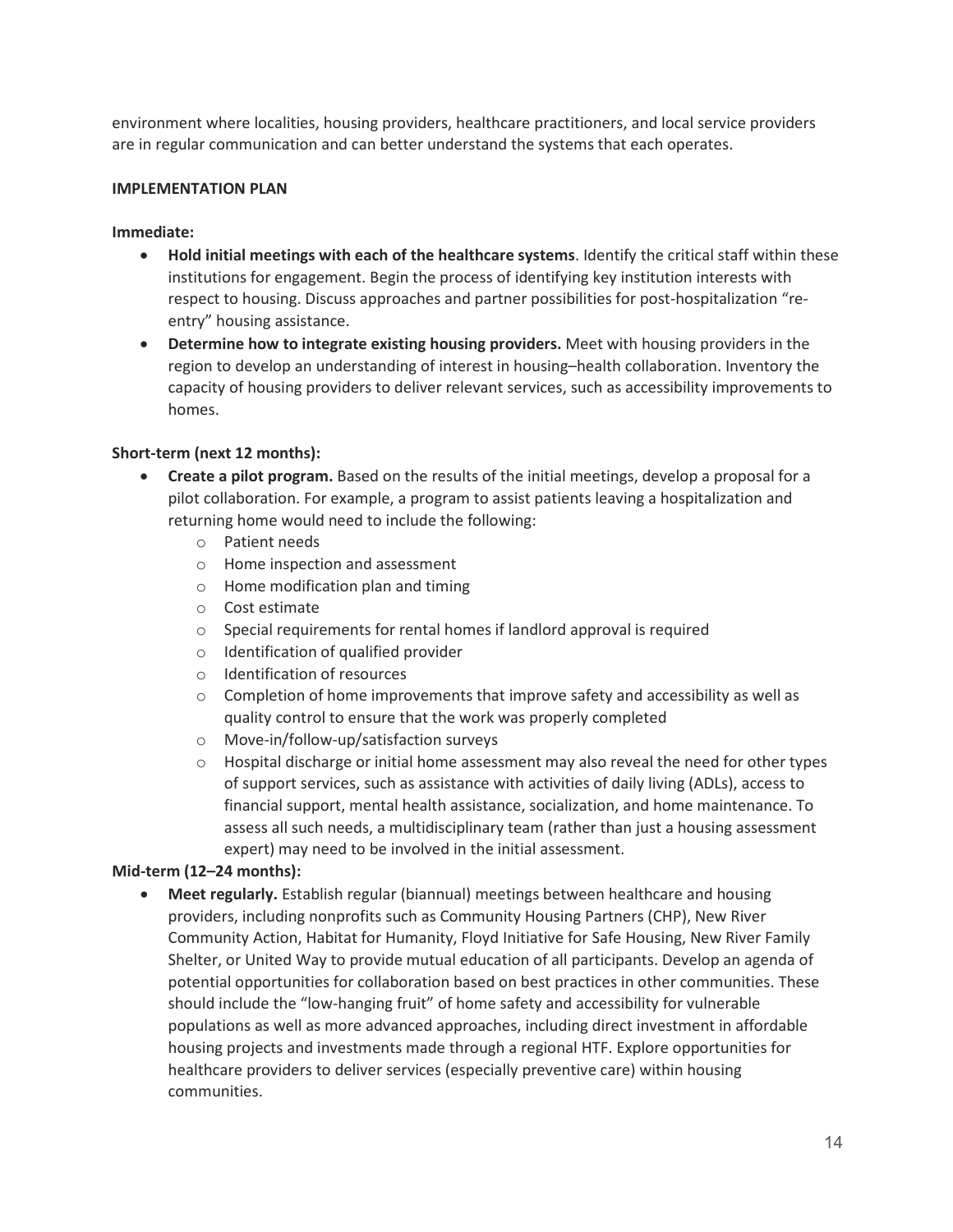- **Incorporate housing into a CHNA.** Determine the schedule for Carilion's next CHNA and include housing conditions and affordability in the data included in the assessment.
- **Host a health and housing conference.** Consider hosting a half-day conference on housing– health collaborations that can help educate a broader range of residents in the region, including policymakers and elected officials.

#### **Long-term (24+ months):**

• **Host an annual housing event.** Consider planning and conducting an annual event in the region on this topic to provide progress updates, share stories of successes and challenges, and hear from practitioners.

#### **LEGAL, FINANCIAL, AND ORGANIZATIONAL CAPACITY**

• Collaborative health and housing activities typically take the form of one-to-one relationships between providers and healthcare institutions. Therefore, assessing the legal, financial, or organizational capacity of a new entity is often not required. Each provider that enters a project must demonstrate the capacity to conduct their responsibilities in a timely and professional manner.

#### **FUNDING SCOPE REQUIREMENTS AND PROJECTED IMPACT**

• Develop clear plans and descriptions for proposed programs that specify the production levels (e.g., how many households are assisted over which period), resources required (e.g., the average cost per project), and the type of resource required (e.g., grant funds, loan funds, or investment). Furthermore, if loans or investment are expected, determine the anticipated rate of return.

#### **POTENTIAL FUNDING SOURCES**

• Healthcare/hospital systems are potentially the most significant financial contributors to a housing–health initiative such as a regional HTF. These corporations should be approached early to determine the path that they are most interested in pursuing, whether an HTF that broadly addresses affordable housing issues or a more narrowly focused housing initiative that has a nexus with the health of the recipients.

Rural hospital systems and healthcare providers are under great financial pressure, and many rural hospitals have failed and shuttered in the past decade. In contrast, the two hospital systems serving the NRV are successful. Lewis Gale is owned by HCA, which is the largest hospital system in the nation, whereas Carilion Clinic is a large and growing nonprofit system. As noted previously, nonprofit systems traditionally have been much more active in housing/health initiatives; however, for-profit institutions have started looking more broadly at community needs.

• **Health-adjacent sector:** In addition to the hospital systems, other health-related businesses and institutions such as the insurance sector may also be included. Pharmaceutical companies,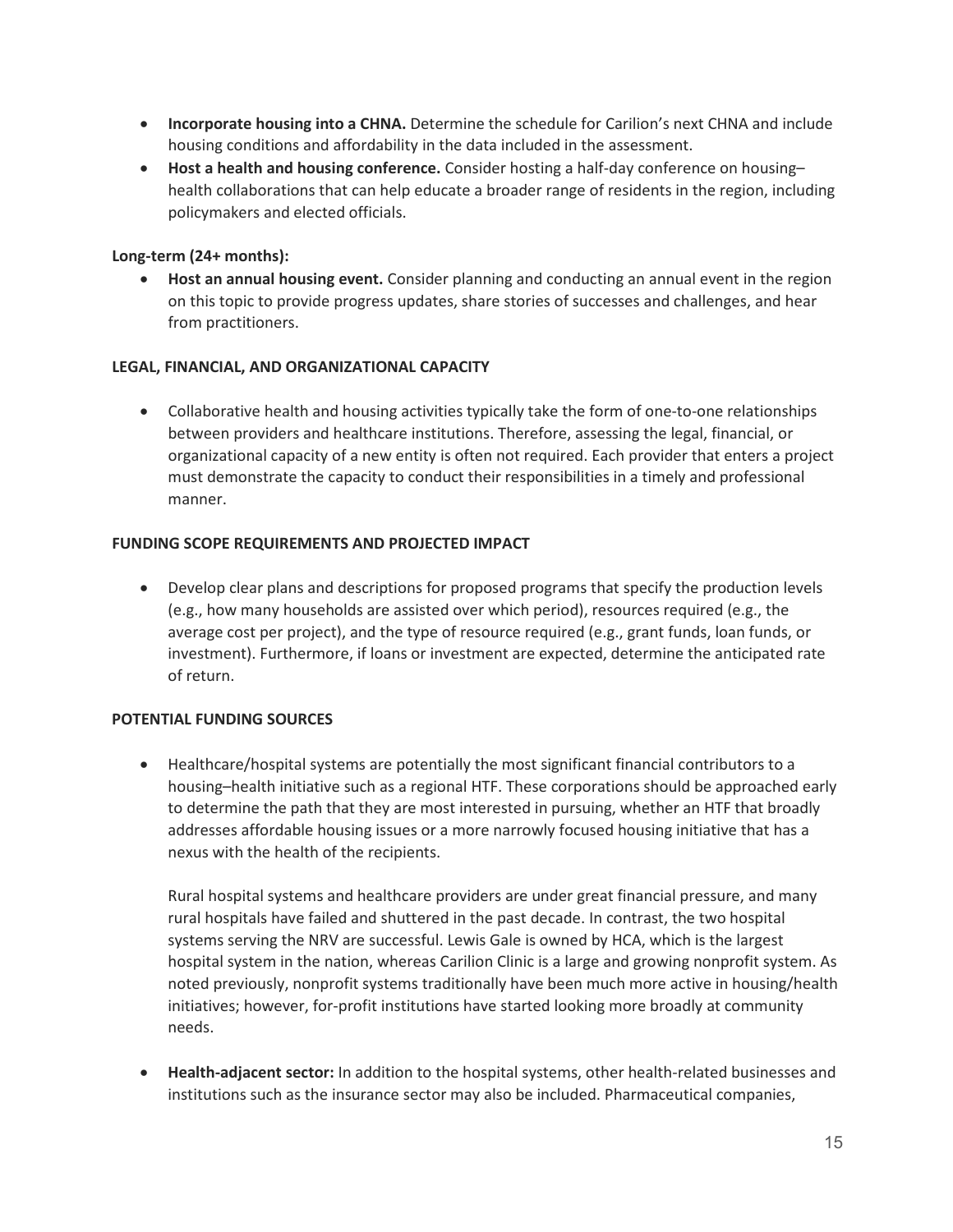healthcare product producers and wholesalers, and potentially large retail outlets (e.g., CVS or Walgreens) may be potential partners in housing–health collaborations.

• **Health foundations:** Virginia is home to a range of private foundations that were formed by the sale of public and nonprofit hospitals to for-profit companies. Many of these foundations are beginning to explore the health benefits of quality affordable housing and are supporting projects that further such objectives. The NRV Community Health Foundation is a small foundation based in Roanoke. The Community Foundation of the NRV is a modestly sized foundation interested in housing and health, with a specific initiative targeting aging in place (AIP).

**As previously noted, the NRV does not have large-scale philanthropies that have the annual resources available to drive large-scale initiatives forward. Instead, these philanthropies can play a role in small-scale pilot projects or targeted uses, such as providing operating support to nonprofit housing providers that are implementing innovative housing–health initiatives.**

#### **METRICS TO EVALUATE SUCCESS**

- Health and housing collaborations offer a unique opportunity to measure actual outcomes, which is rare for housing programs. Beyond the amount of funding committed or the number of homes repaired, these programs can measure the real objective—the improved health of the homeowners or tenants.
- Working with the healthcare system, the collaborative can track hospital re-admissions, improved health outcomes (e.g., fewer falls), reduced anxiety, and greater satisfaction. These measures are far more compelling for funders and can be a basis for social impact bonds and other innovative funding strategies.

#### **RESPONSIBLE ACTORS AND THEIR ROLES**

- **Housing providers** will continue to play their traditional roles in any new housing–health collaborations.
- **Healthcare systems** must define the new role(s) that they play in such partnerships.
- A key question is whether a new role needs to be filled. If initial conversations with the two hospital systems are encouraging, a "healthy homes" work group can be formed comprising interested providers from both the housing and health sectors. That work group can be staffed or supported by NRVRC and suggest initiatives, track progress, and explore best practices across the state. The existing *Health Roots* should be explored to determine whether it can be expanded to include housing as an issue area. This may result in improved coordination and collaboration across a wider range of health-related issues.

#### *EXAMPLES OF HOUSING–HEALTH PARTNERSHIPS*

#### *1. Bon Secours Mercy Health*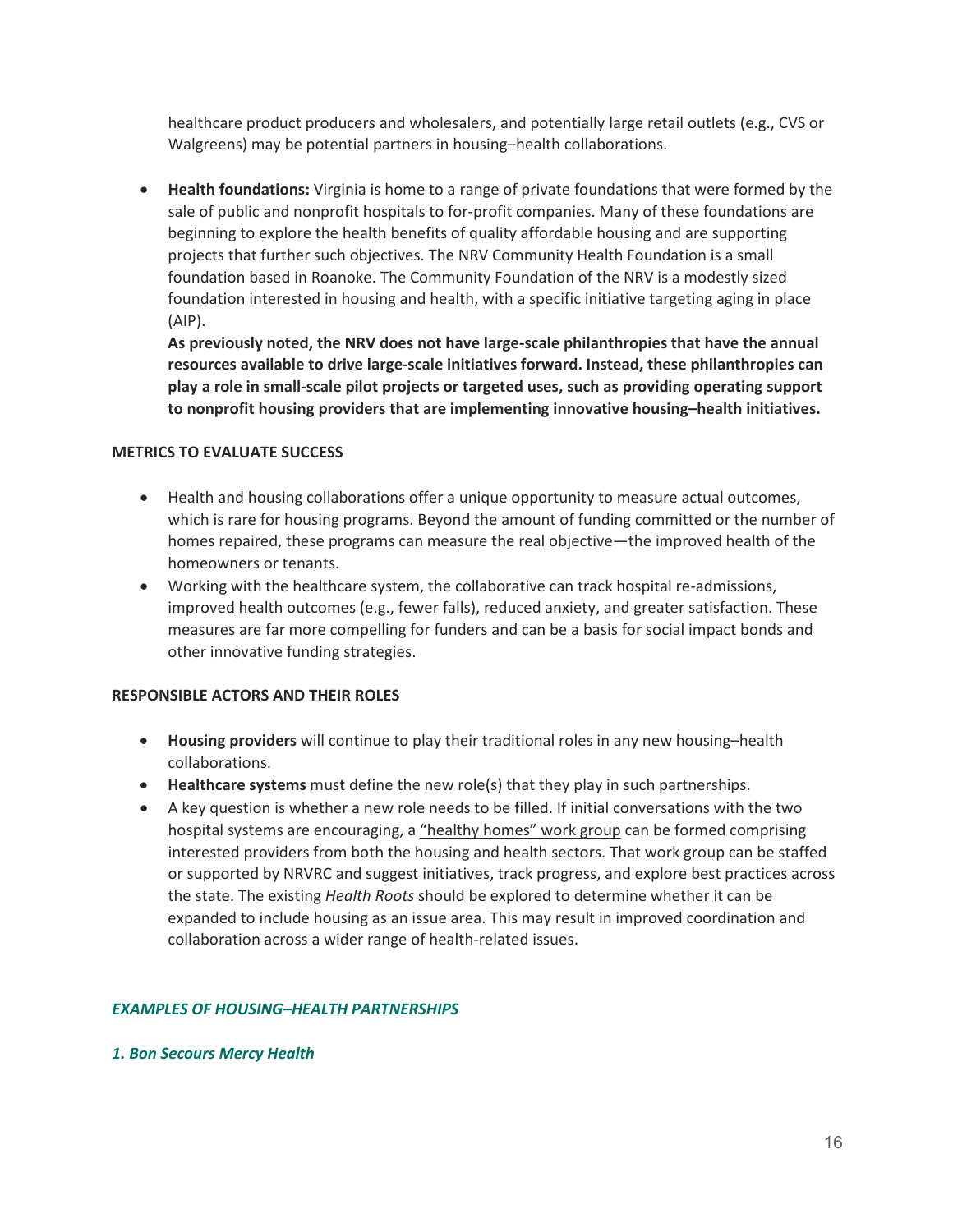*Bon Secours Mercy Health serves central Virginia, Maryland, and parts of Tennessee and Kentucky. The organization's community development initiative aims to invest up to 5 percent of its Long-term Reserve Fund (LRF) with intermediaries that serve low- and moderate-income communities, primarily CDFIs.*

*Launched in 2008, Bon Secours has shifted more than \$26 million to date (or about 2.5 percent of its \$1 billion LRF) to support affordable housing, economic development, community facilities, and other projects that benefit community members.*

*Bon Secours Mercy Health also operates a community health initiative out of its hospital in Richmond. This initiative provides grants to a wide range of organizations serve low-income households in the region. Affordable housing is an important element of this program, and the hospital system began supporting housing rehabilitation in the neighborhood surrounding Richmond Community Hospital in Richmond Church Hill neighborhood after it was acquired by Bon Secours more than a decade ago.*

*Through a partnership with a local nonprofit housing organization, project:HOMES, Bon Secours began funding the acquisition of derelict homes and vacant lots to produce new and rehabilitated affordable homes. Recently, Bon Secours has granted more than \$1 million to the Maggie Walker Community Land Trust to further its mission of developing homes that are permanently affordable. The community land trust model is one strategy to address the gentrification and displacement that is affecting the neighborhood.*

*In Baltimore, a different Bon Secours Mercy Health System also directly supports and develops affordable housing, producing over 800 affordable housing units in the last decade with a focus on west Baltimore neighborhoods, where disinvestment and high poverty rates persist.*

*The hospital has recently joined an initiative, Accelerating Investments for Healthy Communities, with the Center for Community Investment at the Lincoln Institute of Land Policy and the Robert Wood Johnson Foundation (which focuses on health care). The groups support the idea that housing promotes stable and healthy communities. The initiative aims to help the health systems find local partners and leverage their resources to help their communities with affordable housing and other investments.*

#### *2. Dignity Healthcare*

*Dignity Healthcare is one of the largest healthcare systems in the western United States. It is based in California's Bay Area and was formed by the merger of several Sisters of Mercy hospitals.* 

*Dignity Healthcare investments are to be used by nonprofit organizations for community economic development benefitting low-income underserved populations, including women and children, communities of color, mentally or physically disabled individuals, and veterans.*

*Initiated in the early 1990s, Dignity's community investment fund has grown to more than \$100 million today, with \$90 million placed in dedicated investments, which represents about 1 percent of investable assets. Dignity's long-term goal is to allocate 5 percent of investable assets toward community investments. Over the life of the program, Dignity has invested more than \$180 million in loans and equity.*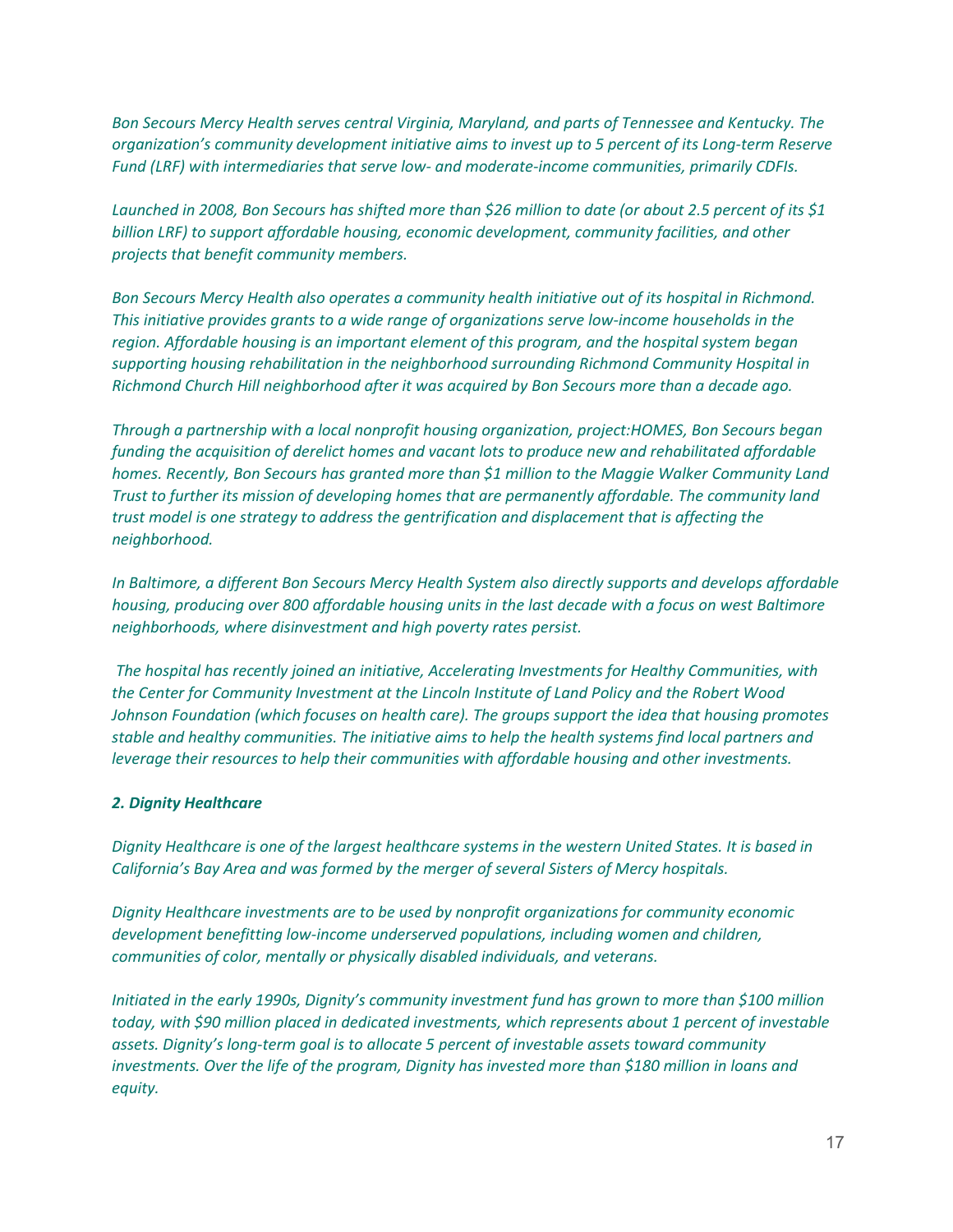*Interest rates on loans provide by Dignity Health range from 0 to 5 percent, depending on the investment. Loan terms range from 1 to 7 years, and the minimum loan amount is \$50,000. The current rate of return is about 3.2 percent, and the rate of return on the loans is indexed to a 3-year blended CPI, which it has exceeded for more than 10 years.*

#### *3. Mercy Housing*

*Mercy Housing is a national nonprofit housing development company that was founded and initially capitalized by Sisters of Mercy in 1981. In nearly 40 years, this nonprofit has developed almost 50,000 affordable housing units across the country, making it one of the largest affordable housing producers in the nation.*

*In their rental communities, they place a strong emphasis on resident services that help families overcome challenges and improve their lives though activities such as education, employment training, daycare, and after-school programs. Wellness and healthcare are critical elements of most of Mercy Housing's rental communities. Onsite delivery of health and well-being services has proven effective at providing basic preventative care to households who may be uninsured or who lack access to traditional healthcare resources.*

*In addition to housing development, Mercy Housing was active in preventing mortgage foreclosures during the 2008–2012 Great Recession. Today, they are working to limit evictions in many of the communities they operate in.*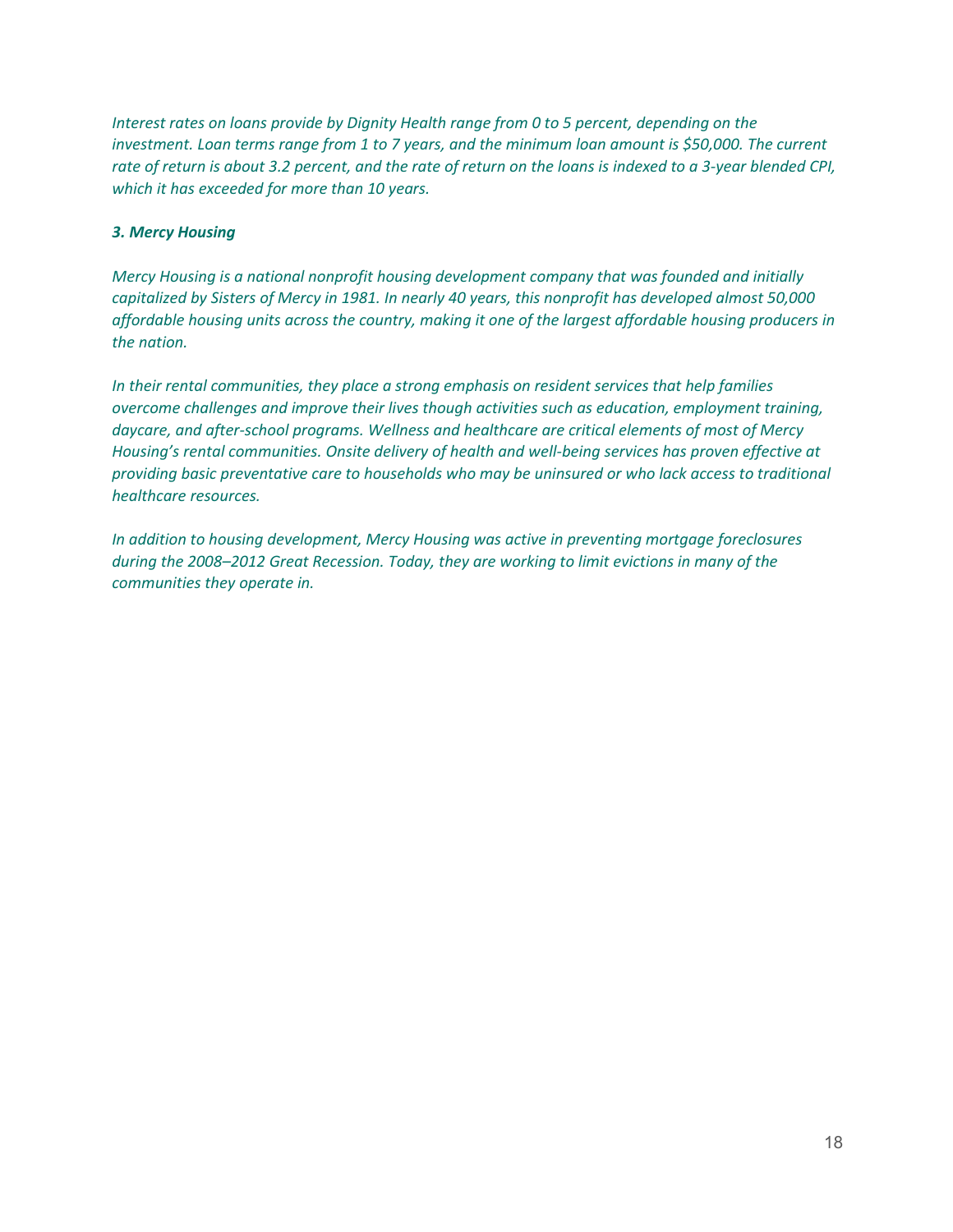## **Regional Strategy 4: Foster strategic partnerships with non-health anchor institutions**

There is increasing recognition that anchor institutions, including universities and other large employers, can play a greater role in addressing a wide range of community needs, including affordable housing.

Such institutions have a stake in ensuring that adequate affordable housing exists and is accessible to their employees and that the neighborhoods surrounding their workplace are healthy and vibrant.

These institutions can collaborate with the public sector and housing providers to address housing costs and conditions by using institutional capabilities such as providing lower-cost capital and making land available.

#### **FRAMEWORK**

There are several large employers in the region that should be approached regarding their interest in participating in a public–private partnership focused on affordable housing, including Virginia Tech, Radford University, and non-education-related corporations such as Volvo. Virginia Tech is the largest employer in the region with over 13,000 employees; Radford University has over 2,300; and Volvo announced plans last year to add nearly 800 new employees at its Dublin facility, which currently employs 3,500.

Large employers typically begin an engagement with affordable housing by developing programs that will assist their employees in securing housing. The most-common programs are targeted at homeownership, which sometimes include down-payment and closing-cost assistance or partnership with private developers to build new homes for employees.

Companies can participate in these types of housing development partnerships in a variety of ways, including sales price or mortgage interest rate buy-downs. Employers can also provide land for the development of housing or provide certain amenities (e.g., solar panels) that may tie into another of the corporation's priorities. In some cases, large corporations may also be able to participate through investment in a project. For example, a private company like Volvo might be able to invest in LIHTCs if it has federal tax liability.

#### *How Corporations Can Support Affordable Housing*

- *Employee volunteers for building and repair*
- *Down-payment assistance*
- *Home sales price write downs*
- *Land for new homes*
- *Mortgage interest rate buy-down*
- *Support for special home amenities*
- *Investment*

If institutional interest exists, partnerships should be developed that include all sectors necessary for affordable housing development—including developers, builders, realtors, management companies, and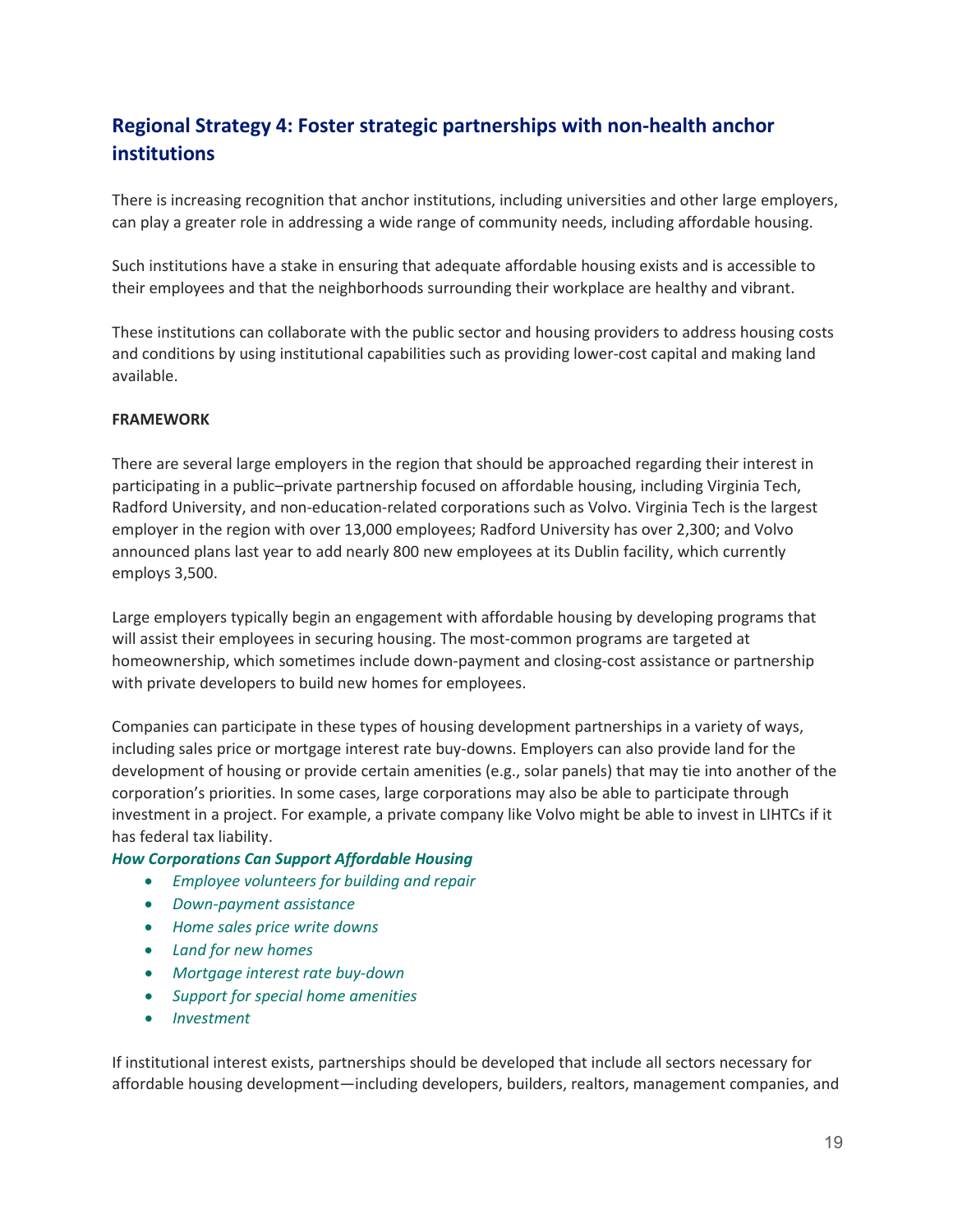lenders. Virginia Housing, the state housing finance agency, has a longstanding interest in employer assistance programs for housing and should be engaged early in the discussion.

Another entry point for a housing discussion is the direct involvement of employees as volunteers in homebuilding and home repairs. Habitat for Humanity and Rebuilding Together are nonprofits with wellestablished track records of engaging corporate employees. Such programs are likely already in place with these large employers; however, there may exist opportunities to expand them.

#### **IMPLEMENTATION PLAN**

**Immediate:**

- Meet with each university in the region. Radford University and Virginia Tech are different institutions with different priorities, challenges, and decision-making processes. Each should be approached separately to discuss housing needs.
- **Identify large employers.** Beyond the universities, the region has several large employers that should be identified and targeted for housing conversations.

#### **Short-term (next 12 months):**

- **Develop a specific strategy for each institution depending on its interests.**
	- $\circ$  Volvo: build a relationship with appropriate staff to further the conversation about affordable housing.
		- Develop and present simple, graphical data and information that are effective in communicating to non-housing professionals about housing costs in the area.
		- Ask if Volvo is willing to share information about employee wage rates and residential location for a comparison to affordability.
		- **Explore ways to engage Volvo employees in volunteer efforts to support** housing efforts in the region.
		- Volvo has a corporate social responsibility policy that lays out commitments to its employees, shareholders, customers, and communities where they are located. Because no specific reference to housing exists in their statement of social responsibility, more communication and education about housing conditions may be required.
	- $\circ$  Virginia Tech and Radford: Identify key staff to expand the conversation about affordable housing.
		- Present information about housing costs and compare to workforce wages.
		- **Present best practices for educational anchor institutions to engage in housing** initiatives, including employer assistance programs.
		- Develop a range of options for institutional initiatives, from limited to aggressive.
		- Explore opportunities for the use of university-owned land for housing development through public–private partnerships.
		- Facilitate the expansion of discussions between localities and universities to review roles and opportunities. We recommend the formation of an affordable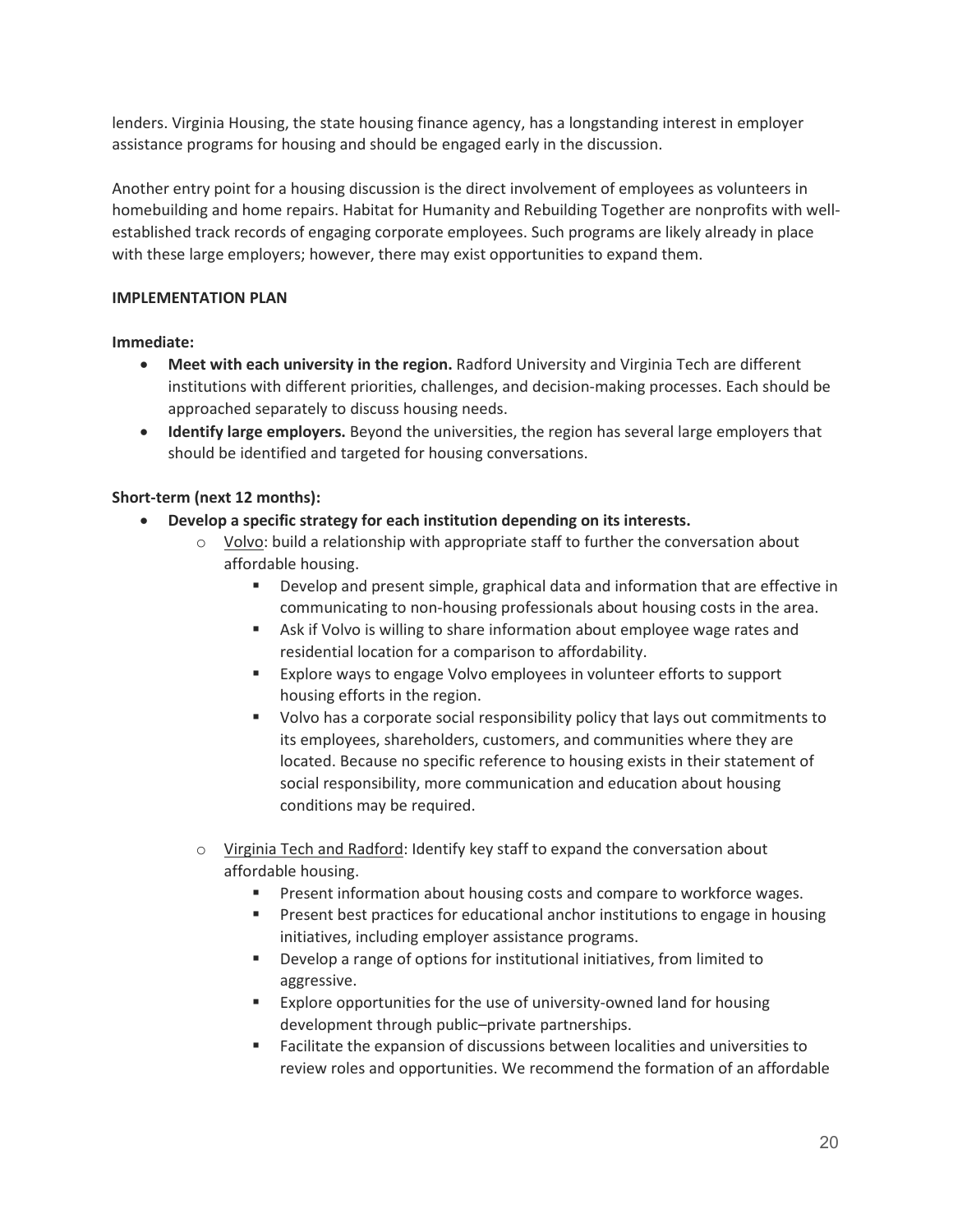housing workgroup with each university to formalize this process and mutually develop an agenda and timetable.

#### **Mid-term (12–24 months):**

• **Host a housing symposium.** Consider holding a housing symposium specifically for employers in the region about housing needs and challenges with examples of best practices and employer engagement elsewhere in the state.

#### **Long-term (24+ months):**

- **Update list of major regional employers.** Reassess the major employers and engage any new entities in conversation about housing.
- **Evaluate ongoing housing affordability.** Monitor wage levels for major industries and occupations in the region to compare with housing affordability. Use data to guide planning and discussion.

#### **LEGAL, FINANCIAL, AND ORGANIZATIONAL CAPACITY**

• Universities and corporations possess all the legal and financial capacities needed to pursue affordable housing initiatives. The network of foundations that are connected to these two public universities should be explored and understood. Some foundations serve to hold land that has been donated or bequeathed to the university and for which the university does not have a current use. Other foundations may manage funds that can be invested as social capital in affordable housing developments or used as short-term bridge funding for some types of development.

#### **FUNDING SCOPE REQUIREMENTS AND PROJECTED IMPACT**

- Develop clear plans and descriptions for proposed programs that specify the production levels (e.g., the number of households assisted and assistance period, targeted income range as corporate partners frequently favor income targeting that aligns with their workforce, and household type), the resources needed (e.g., average cost per project) and the resource types needed (e.g., grants, loans, or investment). If a loan or investment is required, determine the anticipated rate of return.
- For employee volunteer assistance efforts, specify the organizations to be assisted and set targets for the number of employees involved.
- Monitor progress and celebrate successes.

#### **POTENTIAL FUNDING SOURCES**

- As noted, universities and corporations may have a variety of internal sources of funding to draw on, including related companies and foundations. These sources likely all have different constraints on assistance method (i.e., grant, loan, or investment).
- Conduct outreach to Virginia DHCD and Virginia Housing regarding their interest in a collaborative program. Virginia Housing has supported and encouraged employer involvement in affordable housing ownership and rental programs for many years. The DHCD will be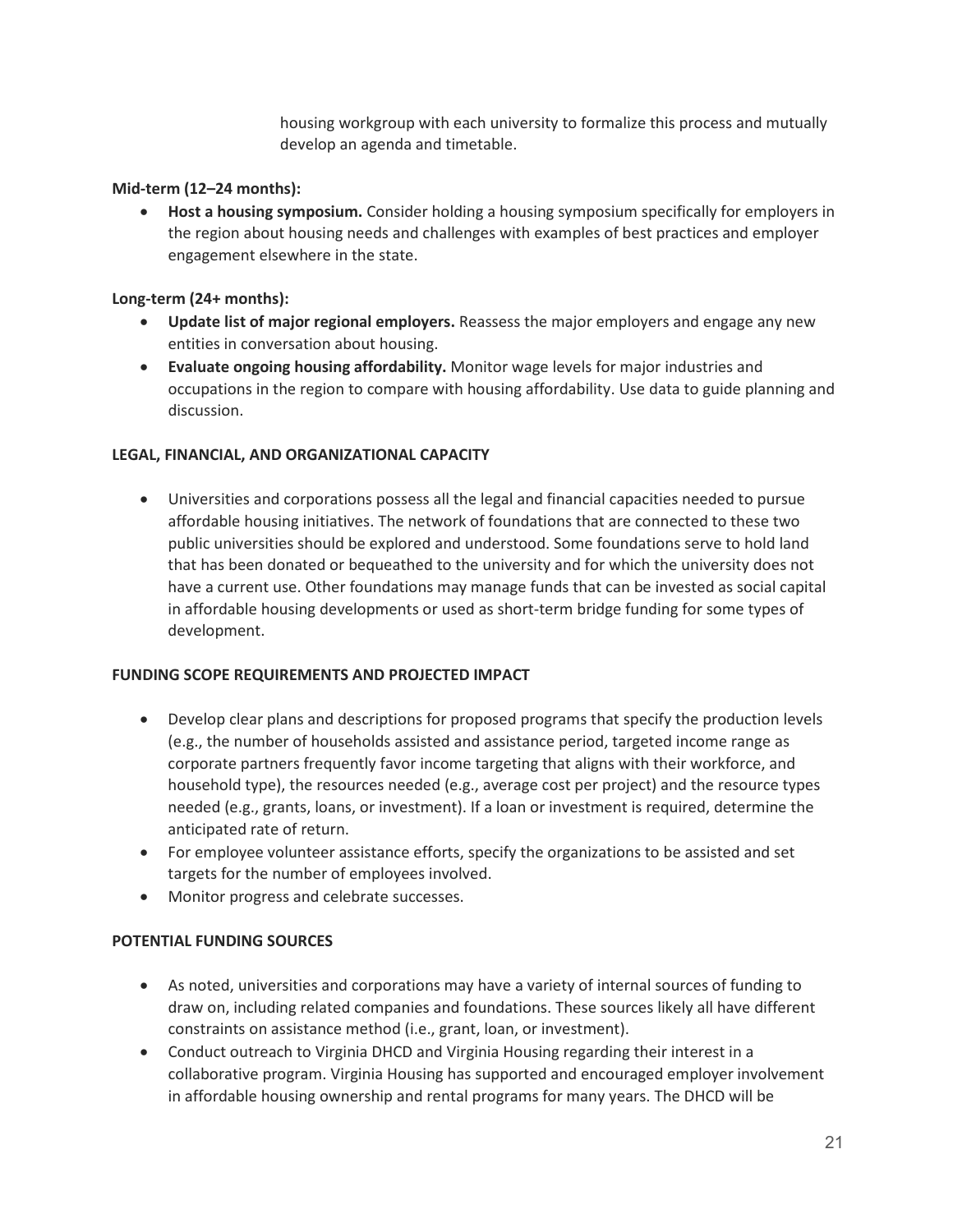allocating a significantly larger state housing trust fund in the next biennium owing to an historic increase recently approved by the General Assembly. Thus, they may be interested in a collaboration that incentivizes employer participation.

• Some localities may wish to incentivize employer collaboration in housing initiatives by creating linkages to other areas of negotiation/cooperation.

#### **METRICS TO EVALUATE SUCCESS**

- The primary metrics for the program include the amount of funding directed to the initiative, the number of affordable homes developed, the number of households assisted, and the social and economic characteristics of those households.
- The program should also seek to measure increases in knowledge and awareness of housing challenges among employers in the region though periodic surveys. Goals should be established to increase employer appreciation of the issue.

#### **RESPONSIBLE ACTORS AND THEIR ROLES**

- **Housing providers** will continue to play their traditional roles in new collaborations. Corporate and educational institutions should define the roles that they intend to play in such partnerships.
- A key question is whether a new role needs to be filled. If initial conversations with Volvo, Virginia Tech or Radford University are encouraging, an employer-assisted housing work group should be formed that includes participants from participating entities as well as other employers that might be interested in learning more about housing needs, conditions, and initiatives from the perspective of a large employer. The work group could be staffed or supported by NRVRC and meet quarterly to discuss the progress of initiatives, explore best practices across the state, and identify new opportunities.

#### *EXAMPLES OF PARTNERSHIPS WITH ANCHOR INSTITUTIONS*

#### *1. Johns Hopkins University "Live Near Your Work" Program*

*Johns Hopkins University (JHU) has operated a program for nearly a decade that helps certain university employees buy a house near campus. The "Live Near Your Work" program offers grants to full-time JHU employees to assist them in purchasing a home. The grants range from \$5,000 to \$36,000, depending on the neighborhood.* 

*JHU has two campuses in Baltimore: the academic campus northwest of downtown and the medical campus east of downtown. The neighborhoods surrounding both campuses include significant disinvestment, vacancy, and abandonment.*

*The purpose of the program is twofold: first, to provide housing benefits to their employees; second, to encourage the rehabilitation of deteriorated houses and the construction of new homes near their*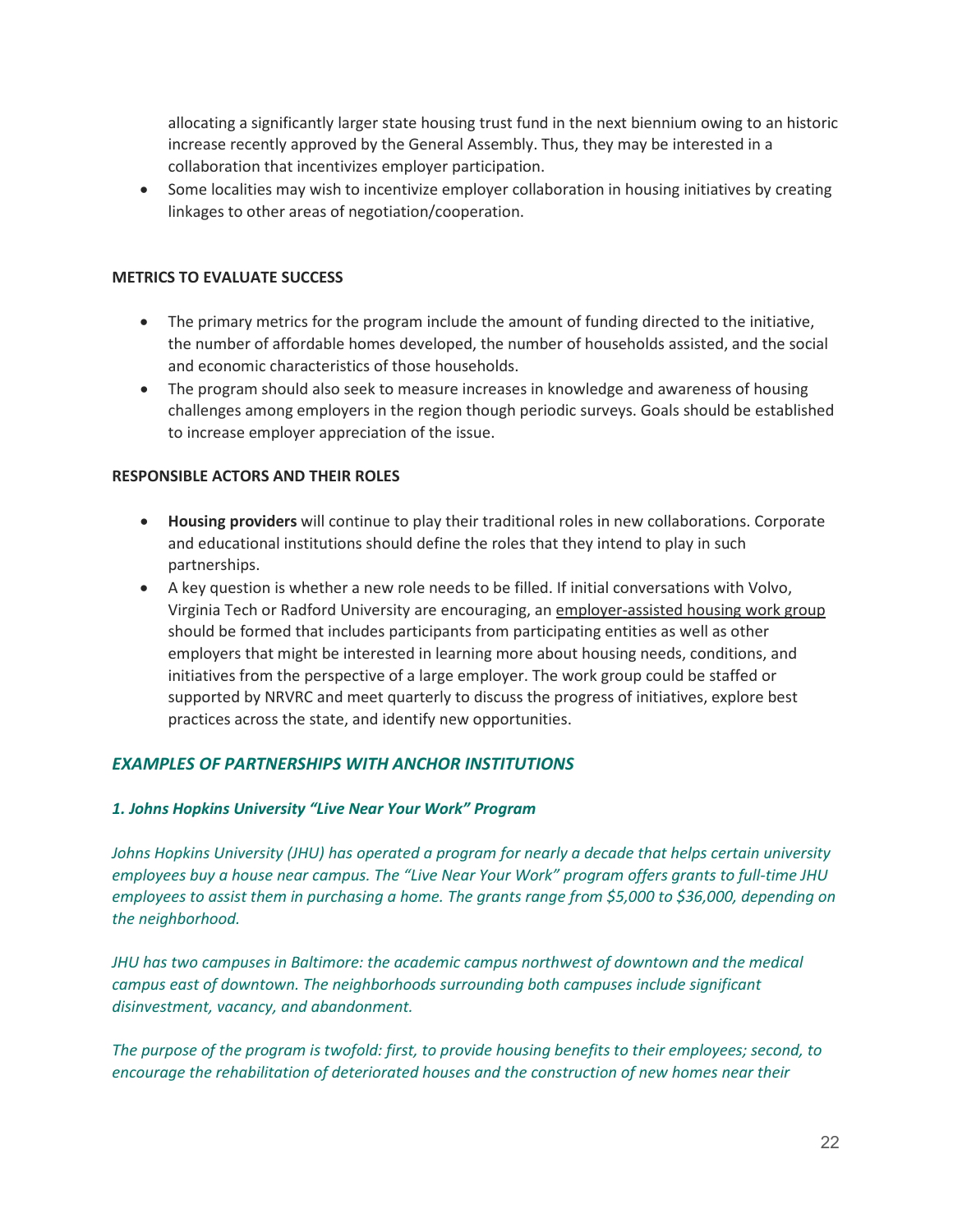*campuses. The program benefits the university as higher employee satisfaction and stability results from both homeownership and short commute times to work.*

*In addition, JHU has a partnership with a local housing counseling agency and requires homeownership education and completion of a certified program as a condition for participation.* 

#### *2. University of Virginia – New Commitment to Affordable Housing*

*In early 2020, the University of Virginia (UVA) announced its intention to support the development of 1,000 to 1,500 new affordable housing units over the next decade. In a statement by university president Jim Ryan, UVA acknowledged the impact that the university has had on the housing market in the Charlottesville area.*

*Few details are available, and the university's plans to create partnerships with housing experts to design the initiative have been paused owing to the COVID-19 pandemic that emerged shortly after the announcement.*

*Two features are clear: 1. The university is not designing a housing program to serve employees or students—in contrast, the housing that is developed will be workforce housing available to the public; and 2. The university intends to use land that is currently owned by the university or by affiliated organizations to be the primary mechanism to stimulate this new housing production. Although not explicitly stated, the initiative is likely to primarily produce rental housing with controls that will keep it affordable. The university expects to work with experienced developers and to access traditional forms of housing assistance from other public and private sources.* 

#### *3. Google's Super-Sized Housing Commitment*

Last year, Google announced the largest commitment ever by a private company to affordable housing. *The \$1 billion pledged by Google reflects the seriousness of the housing crisis in Silicon Valley and in the Bay Area. The main component of Google's initiative is repurposing \$750 million of their vacant land located near their campuses intended for office and retail into housing. They estimate that this will result in the development of 15,000 new rental and homeownership homes.*

*The second element of the program is a \$250 million "investment fund" that will be used to incentivize the construction of an additional 5,000 homes through partnerships with private developers. Google additionally promises to use its influence with municipalities in the region to accomplish re-zonings and other land use approvals that will allow construction to move forward quickly.* 

*Google has clarified that this initiative is aimed broadly at the production of new affordable housing and is not restricted to employees. They note that not only does Google have an obligation to meet needs in its own community but also that by improving overall access to affordable housing in the region, their employees benefit. Google has now joined the ranks of Microsoft and Facebook, each of which has made \$500 million commitments to affordable housing.*

*While the scale of Google's investment is unique, the strategy of using land owned or controlled by the corporation is scalable and applicable to small-scale projects as well. A good example is that an*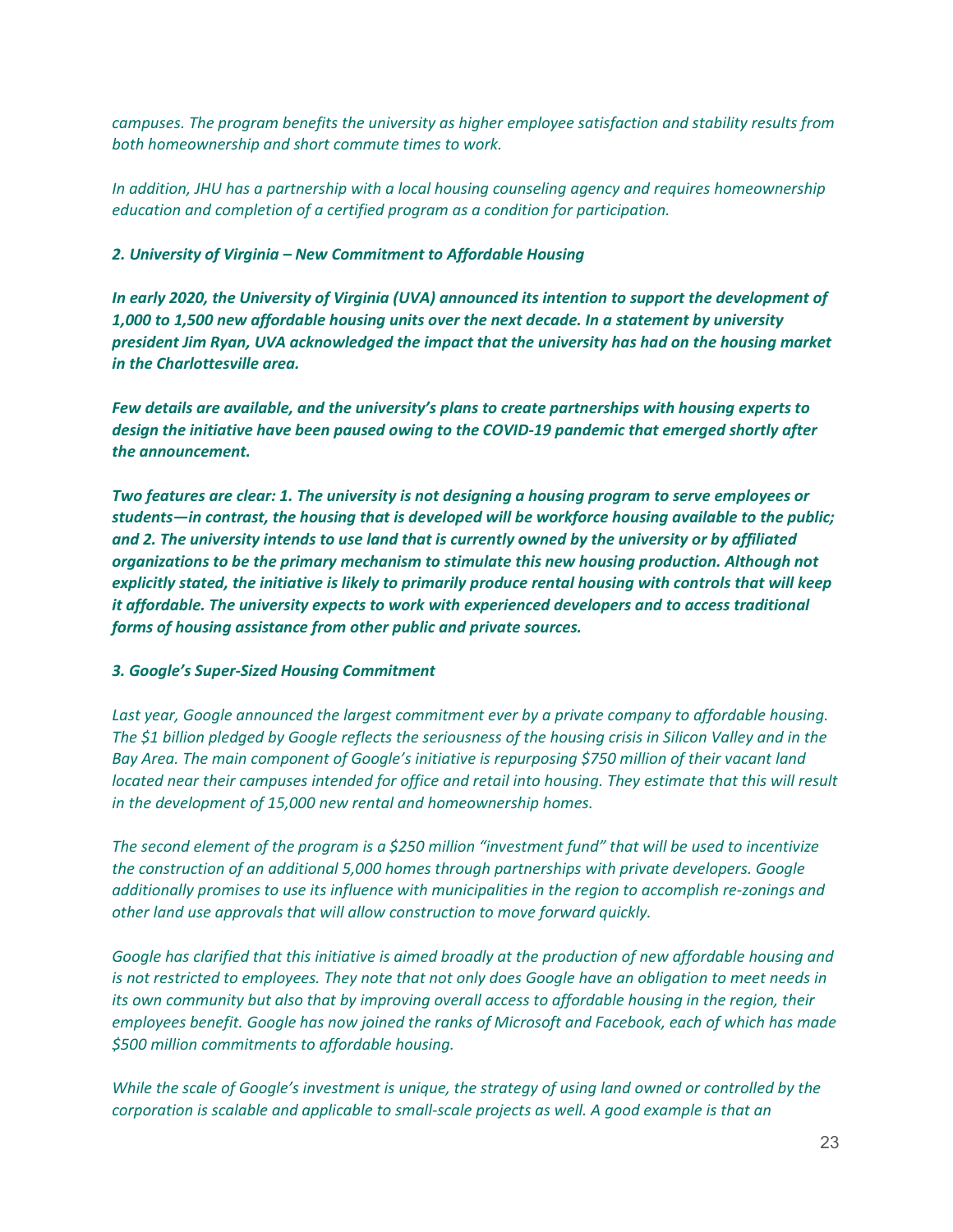increasing number of houses of worship has been repurposing parcels that they own to develop *affordable housing. The most-common approach is the development of housing for seniors, where members of that congregation may receive priority for homes or assistance through a connected fund that the church administers.*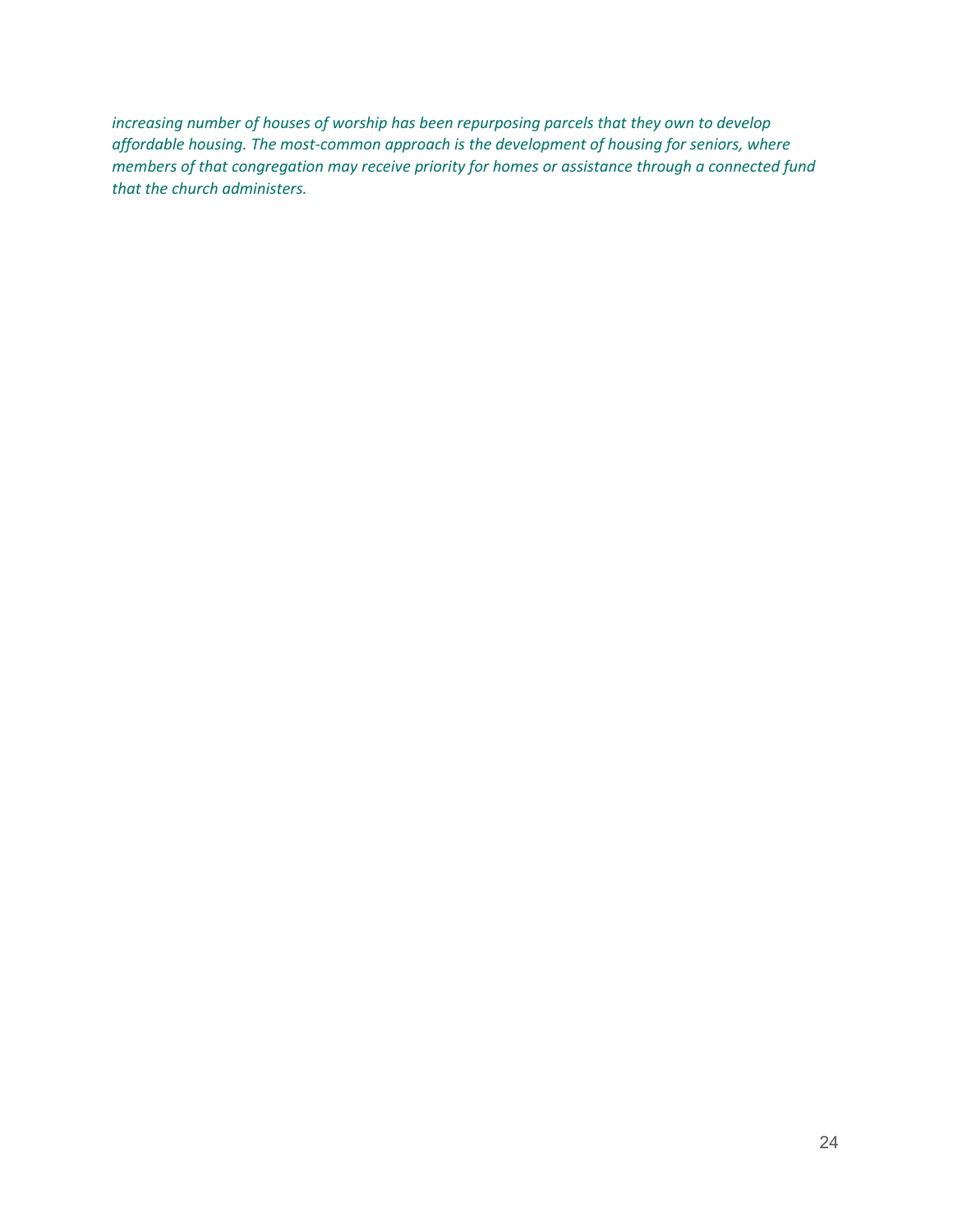## **Regional Strategy 5: Address common manufactured housing challenges**

Thousands of manufactured homes are situated in the NRV, many of which are in mobile home communities. The region has some of the highest concentrations of lot-lease mobile home parks in the state.

Although manufactured homes provide a much-needed source of low-cost housing, they have challenges. Older mobile homes often present serious health, safety, and energy efficiency hazards; dealer financing for manufactured homes may be predatory; and homes in parks, although typically owned by their occupants, are not titled as real estate—leading to depreciation and no opportunities for wealth-building.

To better understand the scope of manufactured housing in the NRV, the region should undertake a comprehensive research survey primarily focused on mobile home parks. Because Census Bureau data on parks is limited, a survey is useful for generating accurate information on the size and quality of the region's parks. This knowledge, in turn, will help drive well-informed policy decisions and resource allocations.

#### **FRAMEWORK**

In 2016, the Manufactured Home Community Coalition of Virginia (MHCCV) completed the first comprehensive report on mobile home parks in the Richmond region, *An Assessment of Central Virginia's Manufactured Housing Communities*. This study should serve as a template for similar work in the NRV.

Study elements should include the following:

- **a) A profile of households** living in manufactured homes using Census data and American Community Survey (ACS) estimates. Detailed cross-tabulations may also be possible through the Public Use Microdata Sample.
- **b) A profile of communities** of manufactured homes completed via windshield surveys and other direct forms of data collection. The survey should collect and verify information such as
	- a. Number of units
	- b. Design features (e.g., signage, curb and gutter, lighting, and parking)
	- c. Housing conditions (e.g., age, foundations, presence of accessory structures, and façade conditions)
	- d. On-site services (e.g., office/management building, trash and recycling, and playgrounds)
	- e. Connectivity to transportation and amenities
- **c) An affordability analysis** based on available income estimates from Census/ACS data and published lot rents and fees for parks.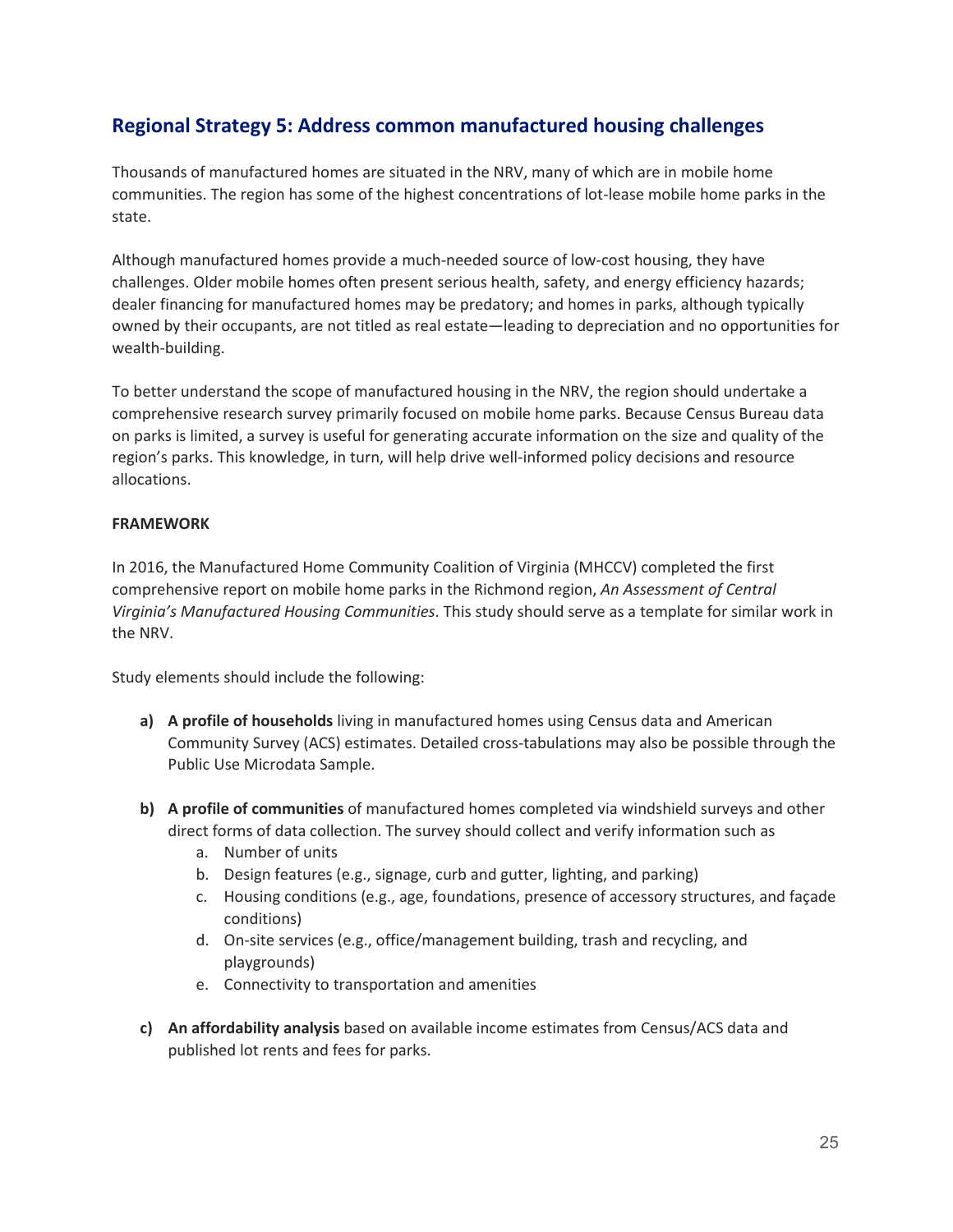- **d) Park typologies** developed that categorize communities to better tailor policies and interventions.
- **e) An analysis of local land use and assessment guidelines** for manufactured homes and mobile home parks. Questions include whether local zoning permit new parks and how local governments permit replacement/infill homes in parks.

If necessary, these findings may also be followed by specific policy recommendations for local governments in the NRV.

Housing Forward Virginia recommends the study's findings to be released publicly to ensure that stakeholders such as policymakers, elected officials, and planners understand the nuances of manufactured housing and think beyond common stereotypes. Options include press releases, media outreach, and a "rollout" presentation/event.

#### **IMPLEMENTATION PLAN**

#### **Immediate:**

- **Determine who will conduct research.** Determine whether research will be conducted by the NRVRC and local government staff or contracted out to a third-party firm.
- **Identify experts.** Gather a list of persons and organizations in the region (and potentially across the state) who may serve as project advisors owing to their knowledge and background.
- **Compile existing manufactured housing inventories.** Contact local planning and zoning officials to determine whether they have reliable lists of manufactured home communities in their jurisdictions.
- **Develop a list of potential funding entities**. Submit proposals to interested parties.

#### **Short-term (next 12 months):**

- **Create a standardized database for known manufactured home communities in the region**. This database should include park name, address, owner/manager, number of occupied homes, number of pads, number of owned versus leased homes, utility statuses, lot rents and fees, and records of recent sales.
- **Create the survey instrument.** Develop park survey criteria and methodology. If possible, contact park owners to collect information about lot rents and other community data.
- **Consult Census data.** Begin Census data collection and analysis.

#### **Mid-term (12–24 months):**

- **Begin in-person data collection.** Conduct in-person park survey to gather on-the-ground information about community and housing conditions.
- **Draft and finalize report**, including an analysis of findings and key takeaways for policymakers.
- **Share findings.** Determine and implement the process for public dissemination of the study.
- **Act on findings.** Identify and pursue key next steps identified in the report.

#### **Long-term (24+ months):**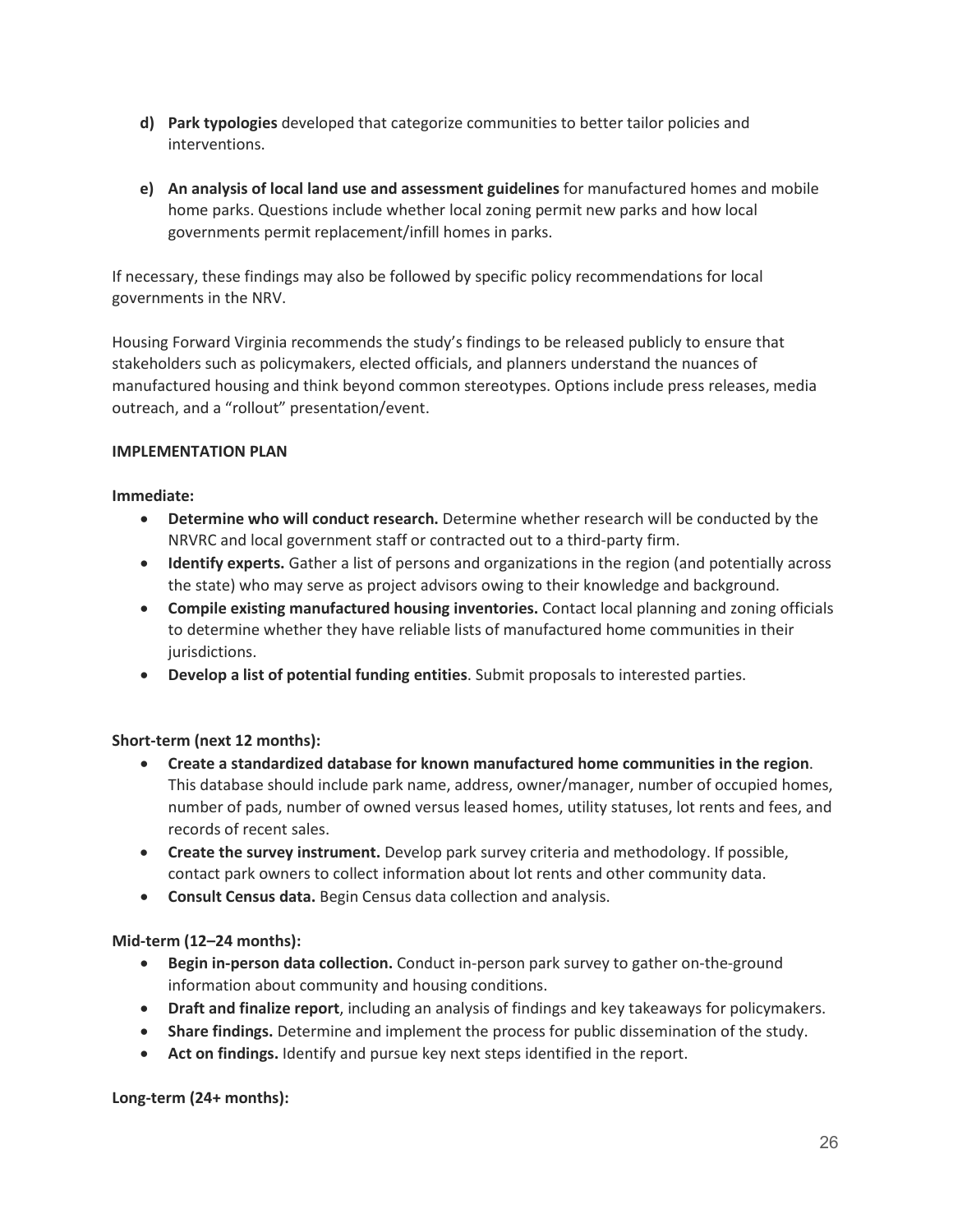- **Track long-term vacancy rates.** Conduct a scaled-down "check-in" survey on parks in the region to determine if the number of units or vacancy rates have changes.
- **Make note of significant changes in park ownership**. Take advantage of new owners looking to make good impressions in the community.

#### **LEGAL, FINANCIAL, AND ORGANIZATIONAL CAPACITY**

- There are few legal barriers for completing this work. However, in-person surveys of parks may require entering private property not within the public right-of-way and should be done with the owner's permission, if necessary.
- A comprehensive survey is not a likely task within the normal scope of work and budgets for NRVRC and other local government departments. Therefore, new discrete funding should be pursued to complete this work.
- NRVRC, along with VCHR and local government staff, possess the technical expertise to conduct a study of this type. However, they may not have the time or capacity to complete it. Housing Virginia recommends considering a consultant or dedicated research unit for this project.

#### **FUNDING SCOPE REQUIREMENTS AND PROJECTED IMPACT**

- Some aspects of this strategy may be completed without major funding, including the creation of a region-wide database for manufactured home communities.
- Cost estimates for a full study will vary depending on the number of parks that require physical visits along with the amount of complimentary analysis/research determined to be useful. Expect a range of \$25,000 to \$75,000.

#### **POTENTIAL FUNDING SOURCES**

- **Public funds** may come from collective funding from local governments and/or from Virginia Housing, which has recently expressed major interest in manufactured housing as an affordable housing strategy.
- **Private funds** may be available from philanthropic organizations interested in housing, health, poverty, and legal aid.

#### **METRICS TO EVALUATE SUCCESS**

- Major knowledge gaps should be filled when this study is completed, including the following:
	- o The number of mobile home parks in the NRV.
	- o The number of households living in these communities.
	- o The major strengths, weaknesses, opportunities, and threats for parks.
	- o The demographics and socioeconomic situations of park residents.
- Success may also be measured by shifts in funding/service priorities for local governments and community development organizations to focus on manufactured home communities.

#### **RESPONSIBLE ACTORS AND THEIR ROLES**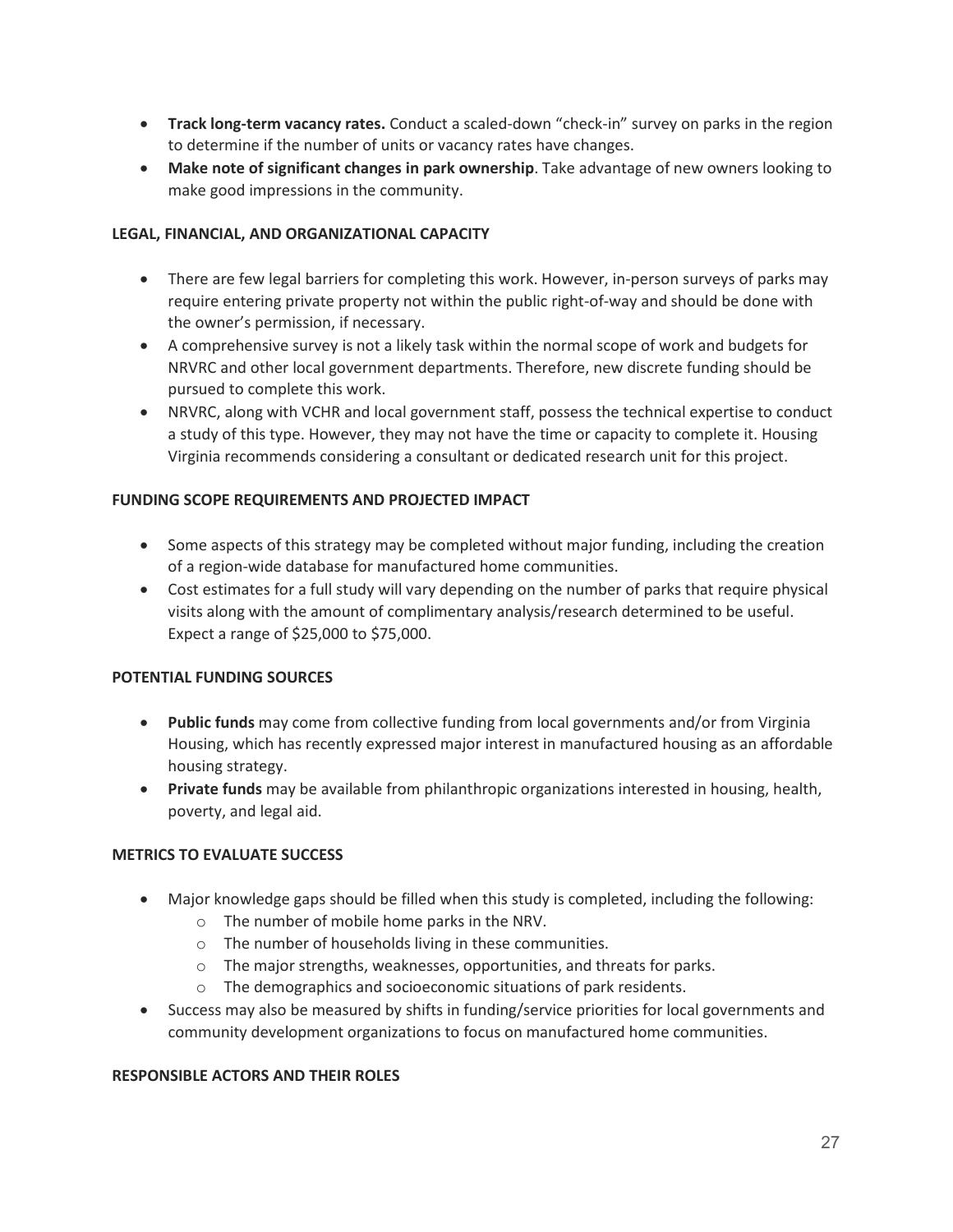- **NRVRC and local governments** will initiate this strategy, develop the scope of work, and determine how research will be conducted.
- **The research team**, which may be a third-party consultant, will develop survey criteria, complete Census data analysis, and conduct on-the-ground assessments of mobile home parks.
- **Legal aid and other direct service organizations** who may already serve park residents can act as liaisons for researchers and provide valuable insights into household needs.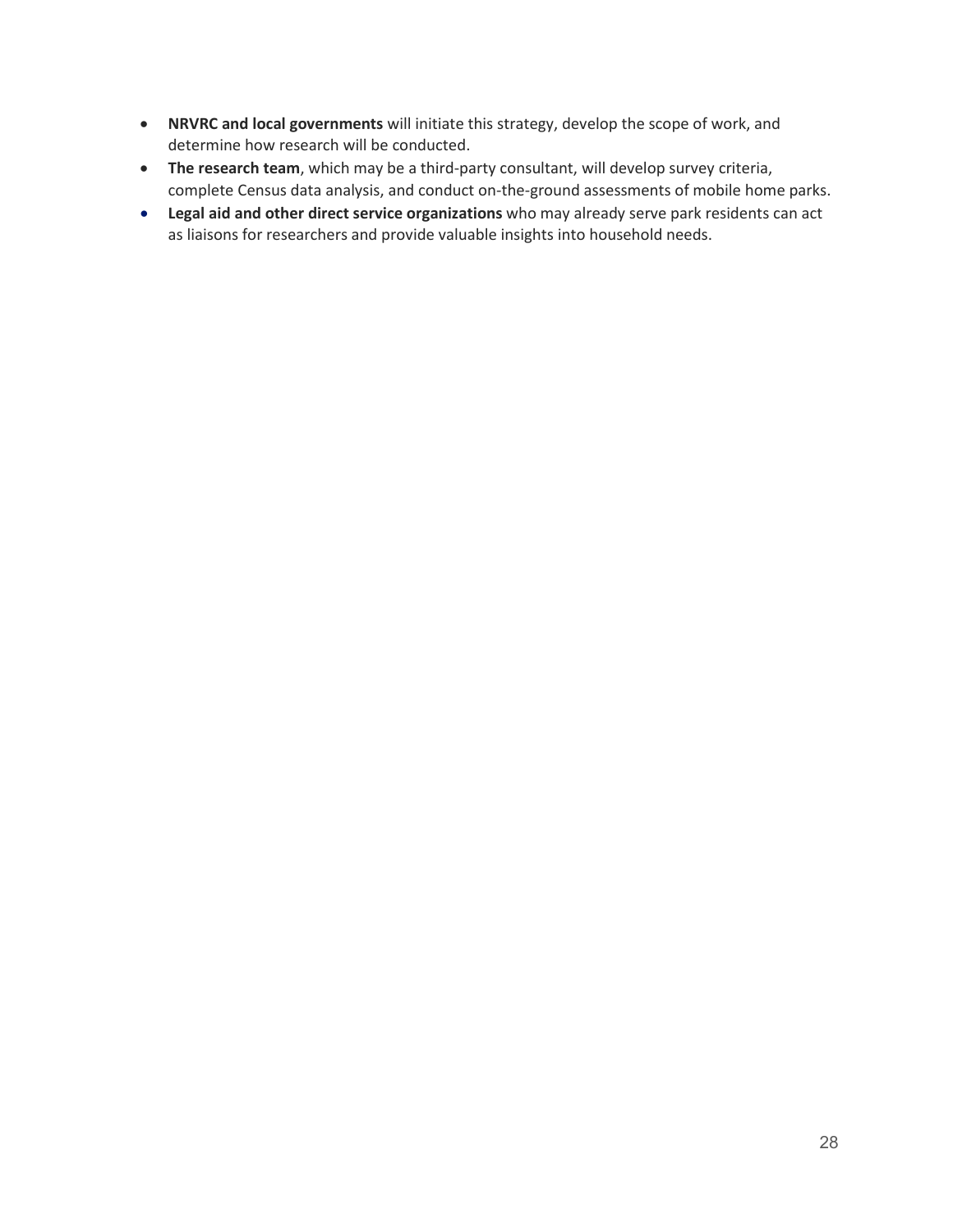## **Regional Strategy 6: Grow building construction businesses and workers in the NRV**

Housing study focus group participants noted that a shortage of building construction and specialty trade contractors in the NRV is a major constraint on construction of new homes and rehabilitation and upgrade of existing homes. The shortages result in increasing project and transaction costs for both new home construction and renovation and rehabilitation projects. Rising costs make construction of new homes and apartments that are affordable to residents more difficult, and the high cost and long wait times to complete home renovation or maintenance projects may worsen deferred maintenance and deterioration of existing housing stock.

The region has lost nearly 60 establishments and 200 workers in the "construction of buildings" industry sector since its peak pre-2008 peak. The largest decreases were seen in new single-family home construction and in residential remodelers. Although employment has grown slightly in recent years, the NRV's average 4–5% annual decrease over the past decade is significantly worse than the national average for these sectors. Similarly, the "specialty trades" sector, which includes trades such as plumbers, electricians, and masons, lost nearly 100 establishments and 700 jobs. As a result, many NRV projects must seek contractors from surrounding areas or states, increasing project costs and contributing to a further erosion of local skilled trades workers and firms. The shortages are likely to worsen without a significant increase in the pipeline of new skilled workers to replace the large cohort of existing workers nearing retirement age.

#### **FRAMEWORK**

The NRV can undertake a variety of strategies to help address the shortage of skilled workers and local contractors by coordinating workforce and small business development systems with local housing industry businesses and support organizations. These strategies may include the following:

- **Enhance existing K–12 career & technical education (CTE) and community college training programs for skilled trades and adopt new programs to meet industry and worker needs.** Many programs have tailored training modules/systems that target job training to specific groups (e.g., high school students, ex-offenders, or at-risk youth). This strategy includes a career awareness campaign to help students and job seekers understand the types of well-paying jobs in these fields and counteract the conventional wisdom that a 4-year degree is the only path to career success.
- **Target entrepreneurship and small business development support programs** to help existing specialty trade contractors and building construction firms grow as well as to help interested skilled tradespeople start their own business. The Roanoke Small Business Development Center (SBDC; it serves the NRV) has expressed an interest in pursuing this strategy in partnership with NRV stakeholders.
- **Outreach to building trades firms and support organizations** to identify business or skilled workforce needs and provide guidance on accessing regional program resources that can help their businesses grow (e.g., with worker training, financing, and business technical assistance). Regional stakeholders may decide to target resources to firms that address regional housing needs (e.g., firms with expertise in energy efficiency or affordable housing) and build partnerships with local firms as "preferred" contractors for certain regional homebuilding programs.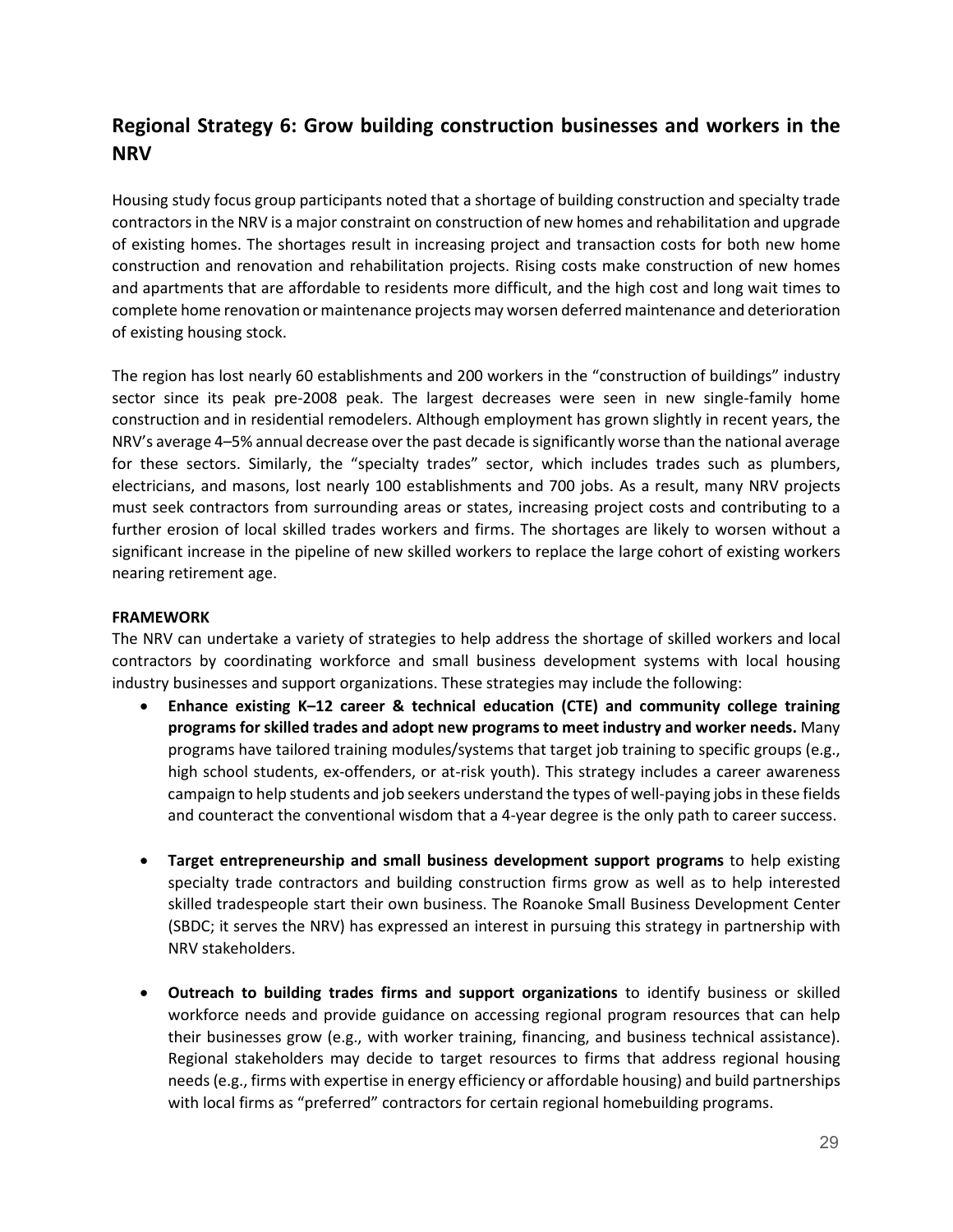- **Track workforce demographic and economic trends to identify existing and potential skill shortages** (e.g., worker retirements over the next decade, gaps in graduates vs. job availability, and wage levels) and target training and business development programs accordingly.
- **Track industry and housing market trends in surrounding regions** to identify firms from outside the region that may be able to fill a gap in needed services or skills in the NRV. Furthermore, identify market opportunities for growing NRV-based firms to serve the surrounding regions.

#### **IMPLEMENTATION PLAN**

#### **Immediate:**

- **Compile baseline data.** Compile baseline economic and workforce/labor market data on building construction and specialty trades industry sectors to enable tracking of regional and national building industry trends.
- **Inventory existing training programs.** Compile an inventory of existing education and skills training programs for building trades workers.
- **Inventory small business development programs.** Compile an inventory of existing small business development programs and resources as well as business resources targeted to home-building firms (e.g., through the Association of Homebuilders).
- **Promote existing resources** to businesses and share the list with other resource providers.
- **Learn from other regions.** Further research on peer region strategies for addressing construction trades skills shortages or shortages in local construction/specialty trade contractors.

#### **Short-term:**

- **Assess existing building trade programs.** Convene regional education and training providers to identify and assess existing building trades education and training programs, and discuss additional training programs or resources that may be needed to best serve students and businesses.
- **Identify workforce needs.** Convene regional residential building construction and specialty trade/remodeler firms to discuss workforce needs/shortages, and identify the credentials/training programs that builders value for their workers. The NRV may include or partner with neighboring regions facing similar issues.
- **Pursue funding.** Build teams to pursue funding that address gaps in the region's training system.
- **Identify gaps in the building construction industry.** Outreach to regional homebuilding and housing policy stakeholders to identify gaps in the regional building construction industry "ecosystem" that must be improved for the industry to grow and meet regional housing needs. This includes an inventory of available construction and specialty trades firms in the region compared to regional demand as well as support services to help construction firms grow and stay successful (e.g., financing/accounting, business counseling, supplier firms, and public procurement TA).
- **Seek specialty trades not currently offered in the region.** Outreach to specialized construction or specialty trades firms outside the region that can provide in-demand services/expertise that local firms may not offer (e.g., firms that specialize in student housing, retirement communities, and historic restoration).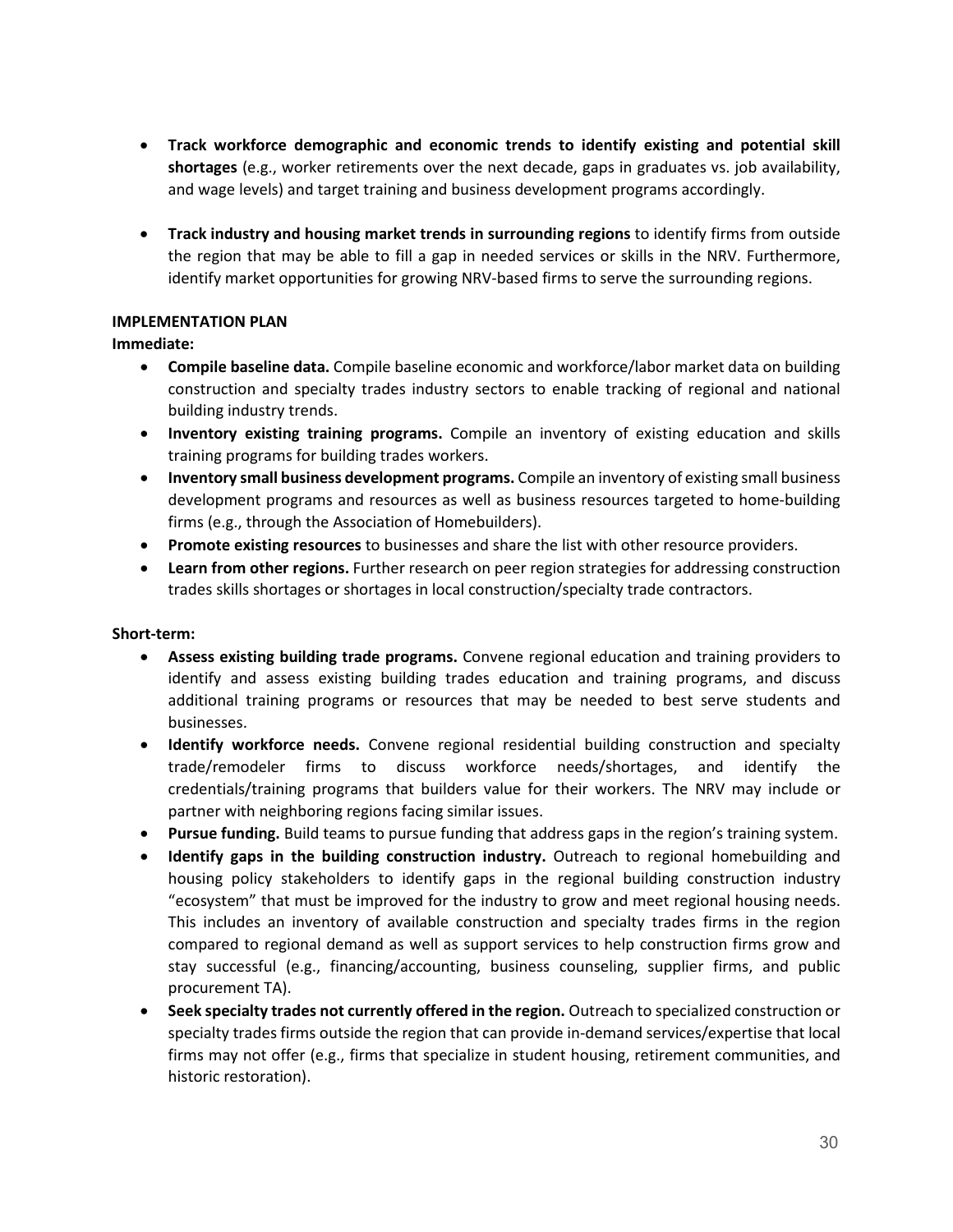**Mid-term:**

- **Pilot a training program for historically vulnerable groups.** Identify host institution and pilot delivery of building trades training programs designed to serve target populations (e.g., at-risk youth, ex-offenders, and veterans).
- **Pilot a building trades internship program.** Partner with local building construction and specialty trade firms to pilot internships/job shadowing (or a more formal apprenticeship program) for students of appropriate training programs at local high school or colleges. Resources may be targeted through existing scholarship programs such as Access to Community College Education (ACCE).
- **Pilot a business training program.** Partner with regional business development service providers and industry trade groups to pilot a business training and consulting program tailored to people who can benefit from improved business practices, such as building construction or specialty trades firms, developers and real estate investors, and rental property or mobile home park managers.

#### **Long-term:**

- **Link construction industry graduates with local firms.** Provide a "pipeline" of graduates from local schools and universities with the credentials that local building construction industry firms need to remain productive, and replace skilled trades workers who are nearing retirement age. This includes annual placements of students at firms for internships, apprenticeships, or OJT opportunities, and annually evaluate the need to expand or add programs to target specific indemand skills or serve specific target student populations.
- **Create a preferred contractor list.** Partner with local building construction firms to offer a list of local "preferred contractors" for home habilitation or housing projects in coordination with the local government or regional housing programs and grants (e.g., HOME consortium projects, energy efficiency incentives, and housing rehab loan or grant programs).
- **Create a comprehensive building industry event calendar.** Provide an annual calendar of events and services to a cohort of business leaders and staff in areas such as targeted building construction, specialty trades, and real-estate management. Services that may benefit stakeholders include training workshops, one-on-one counseling, a business plan competition "course," and job fairs or B2B networking events. Although several of these elements currently exist, they may benefit from expansion or coordination with other regional events.

#### **LEGAL, FINANCIAL, AND ORGANIZATIONAL CAPACITY**

Most programs related to these strategies involve partnerships between existing educational institutions, business development support organizations, and building industry stakeholders, who can partner on these initiatives using the existing resources they devote to such programs, such as relevant training or counseling programs and business practices. The nature of each partnership will dictate which organization is the appropriate partner to assume the leadership roles, pursue and administer grant funding, or provide special expertise or resources to a particular strategy or program. Most core partners are listed in the "responsible actors" section.

#### **FUNDING SCOPE REQUIREMENTS AND PROJECTED IMPACT**

Local organizations already have much of the basic "infrastructure" and capacity needed to offer training programs, business outreach and technical assistance, and industry research as described in the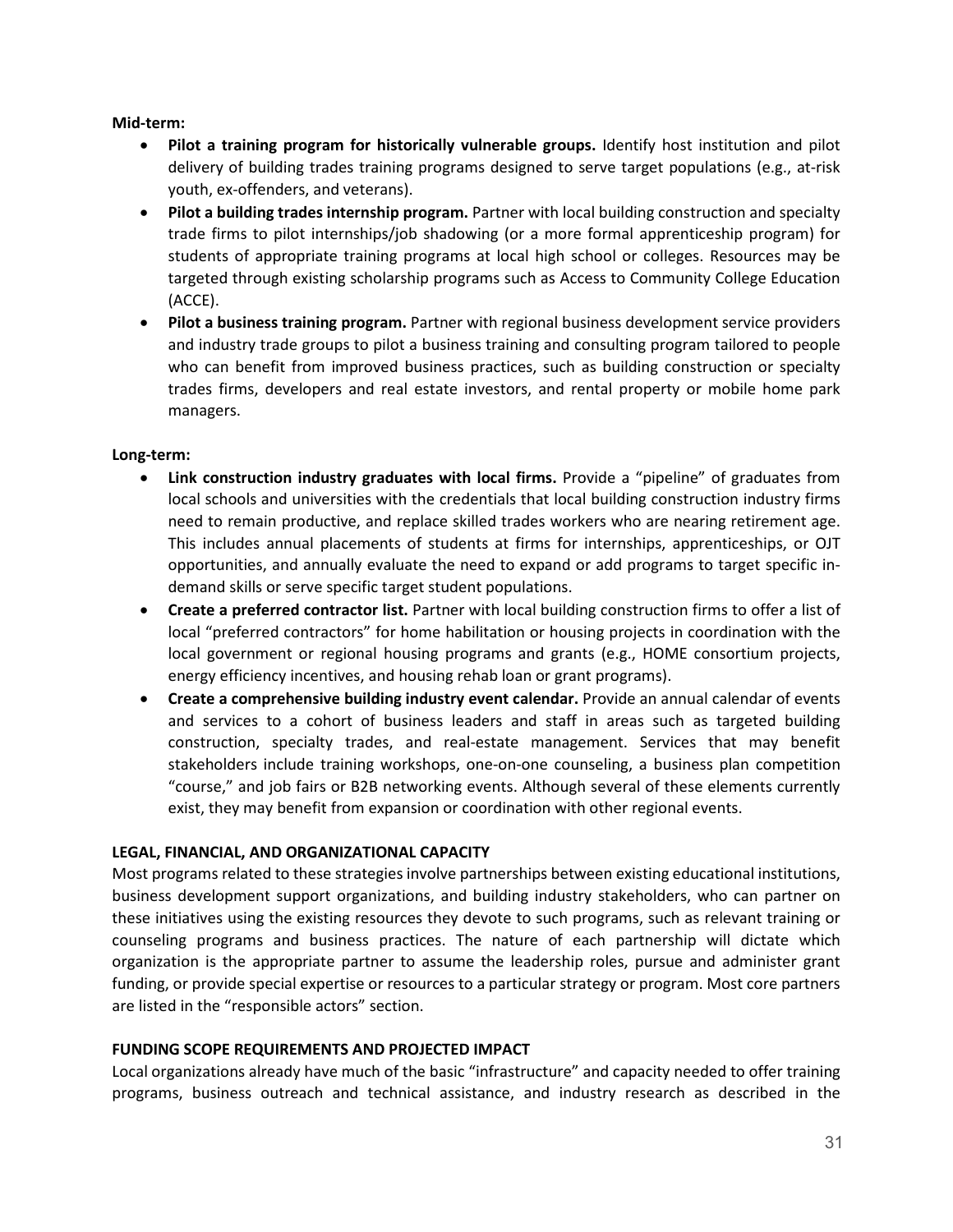implementation plan. Some activities may require significant resources to scale up existing programs or develop new programs that address specific building industry needs. These activities will require additional funding through contributions such as grants, increased allocations in organizational budgets, or "tuition" or similar user payments. Some funding examples are as follows:

- New training programs that require specialized equipment or facilities.
- Initiatives to cover tuition or fees for training program participants.
- Grants, loans, or incentive programs for building construction firms.
- Dedicated technical assistance services for building construction or real-estate development firms, especially for a large cohort or to acquire the specialized services of consultant firms.

#### **POTENTIAL FUNDING SOURCES**

- The New River–Mount Rogers Workforce Development Board (WDB) administers federal **workforce development programs** and has assistance available to target groups (e.g., dislocated workers and youth that meet certain eligibility requirements) that they may be able to direct toward supporting building construction training for appropriate/interested clients. The WDB is also eligible for **Department of Labor** and other grant programs that may support targeted workforce training programs and fund training program needs such as the purchase of equipment and software or provide funding for students tuition and fees. Several **regional scholarship programs** may also target building construction trades, such as those offered by the NRV Home Builders Association, several local ACCE programs, and scholarships administered by the Community Foundation of the NRV.
- The Roanoke Regional SDBC provides counseling services; however, it has limited capacity to serve a large cohort of building construction firms without additional funding from other sources such as local governments, grants, or user fees.

#### **METRICS TO EVALUATE SUCCESS**

- Increase in the number of firms and size of firms in the regional "building construction" and "specialty trades" industry sectors (BEA/BLS).
- Increase in the number of jobs and earnings of workers in target construction trades occupations. This metric can be tracked both through jobs at construction-related firms in the NRV and jobs in the construction sector held by NRV residents (even if they work outside the region).
- Increase in the number of graduates of regional construction trades training programs.
- Decrease in cost or wait times for residential remodeling construction projects.
- Number of businesses (local and non-local) participating in proposed regional housing development projects/initiatives.

#### **RESPONSIBLE ACTORS AND THEIR ROLES**

#### **Construction trades education and training providers:**

- **CTE programs** of local jurisdiction public schools, which include career prep for a variety of fields that include target construction fields. Each county has specialized programs (e.g., welding, carpentry, or electronics) that may serve the specialized needs of local firms.
- **Pulaski County Public Schools Governor's STEM Academy** provides specialized career and college prep for grades 10–12 in construction, engineering, and production pathways. The construction program includes dual enrollment credits through the Virginia Community College System (VCCS) and begins the pathway required for electrician or contractor licensure.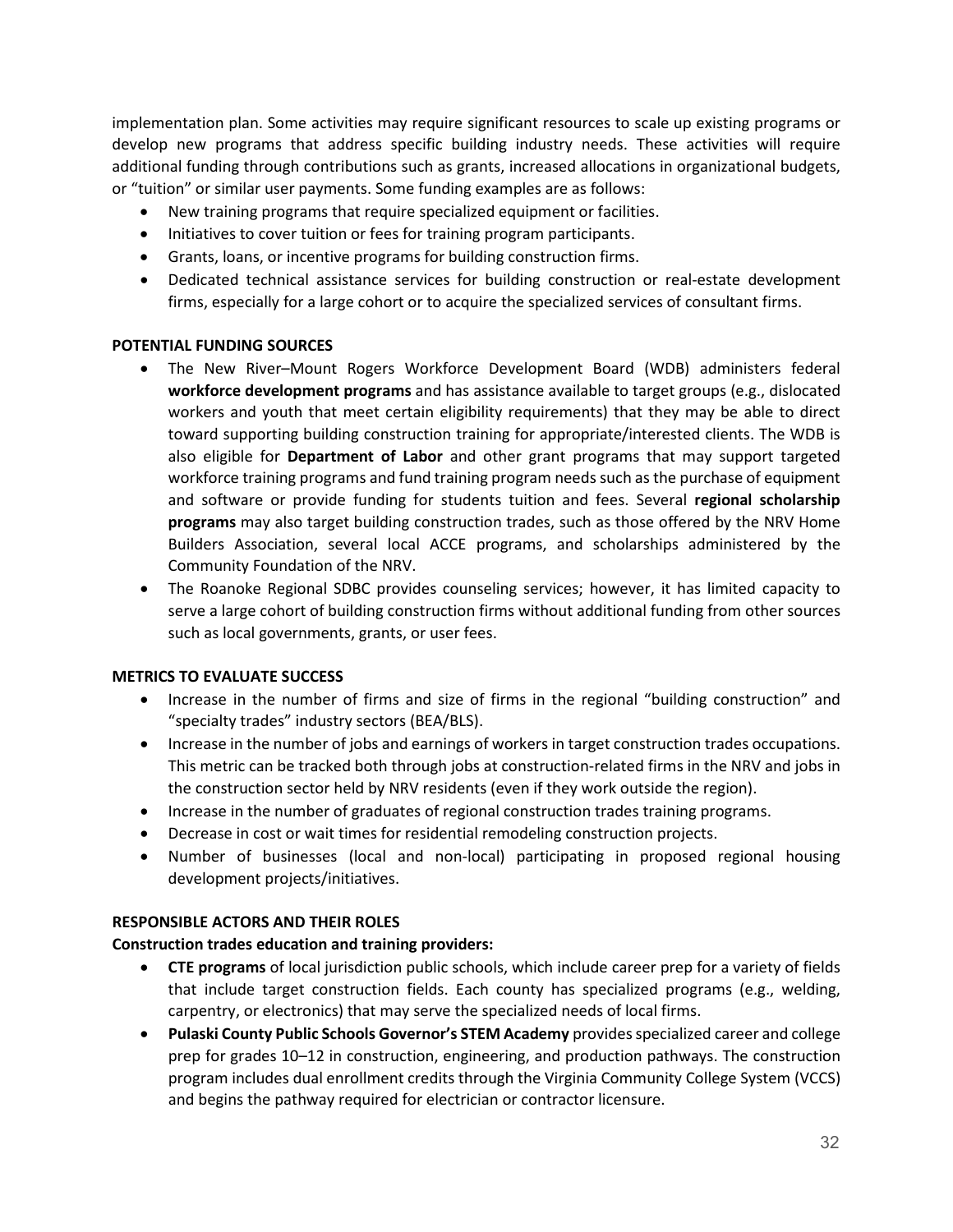- **New River Community College (NRCC)** is a full-service academic institution providing a wide array of academic degrees and career credentials, including a Construction Career Studies Certificate (CSC) and several specialty trades program options (especially electrical). As part of the VCCS, NRCC can replicate approved curriculums from other institutions to offer additional credentials in construction trades that local firms may require. Several VCCS institutions in Hampton Roads have instituted more comprehensive construction trades training programs, implementing national models that are used to serve target populations such as ex-offenders.
- **The Virginia Tech Department of Building Construction** provides advanced degrees in building construction and maintains a strong network of industry partners and research on construction education best practices. University contacts may provide skilled graduates for local firms help identify successful programs that may be replicated in the NRV.
- Local or regional firms can participate in **structured apprenticeship, journeyman, or other training programs required for licensure** in many skilled trades occupations.
- **CHP** provides training resources for energy efficiency, weatherization and other specialized construction topics through their Energy Solutions Research and Training Center in Christiansburg. CHP has extensive experience in affordable housing and energy efficiency programs throughout Virginia.

#### **Small business development and industry support partners:**

- **Roanoke Regional SBCDC** serves the Roanoke and NRV regions as part of the US Small Business Administration (SBA) statewide network of SBDCs. They provide an array of business counseling services (e.g., business plan development, accounting, and marketing) as well as referrals to additional resources to assist businesses with their growth plans. The SBDC often develops special courses/seminars for particular "cohorts" of businesses (e.g., Chamber of Commerce members), and it can adapt this model for the homebuilding industry.
- The **NRV Home Builders Association (HBA)** is a member organization of local homebuilding firms, and it provides advocacy, training, peer networking, marketing, and other industry-specific resources. The HBA can access the resources of the HBA of Virginia and the National Association of Home Builders (NAHB) networks.
- The **NRV Apartment Council**, a member of the Virginia Apartment Management Association, is a member organization of local apartment management firms, providing industry-specific resources such as advocacy, training, peer networking, and marketing.
- Local **economic development organizations and chambers of commerce** provide advocacy, resources, and incentives for local businesses, including grant and loan programs, assistance with local regulatory requirements, and referrals to local technical assistance and supplier firms.
- The **Virginia DCHD** offers a variety of training and technical assistance resources for building construction firms, including lead safety and remediation, building codes, affordable housing programs, and redevelopment of blighted properties. The DHCD administers a multitude of affordable housing, community development, and economic development grant and loan programs from various federal agencies and has a strong interest in developing local building construction firms who can participate effectively in local DHCD-funded projects.
- **Virginia Housing** serves Virginia with an array of programs to encourage homeownership, development of affordable housing, and building the expertise of Virginia communities to address their most-pressing housing needs. Offerings for businesses include a variety of grant and loan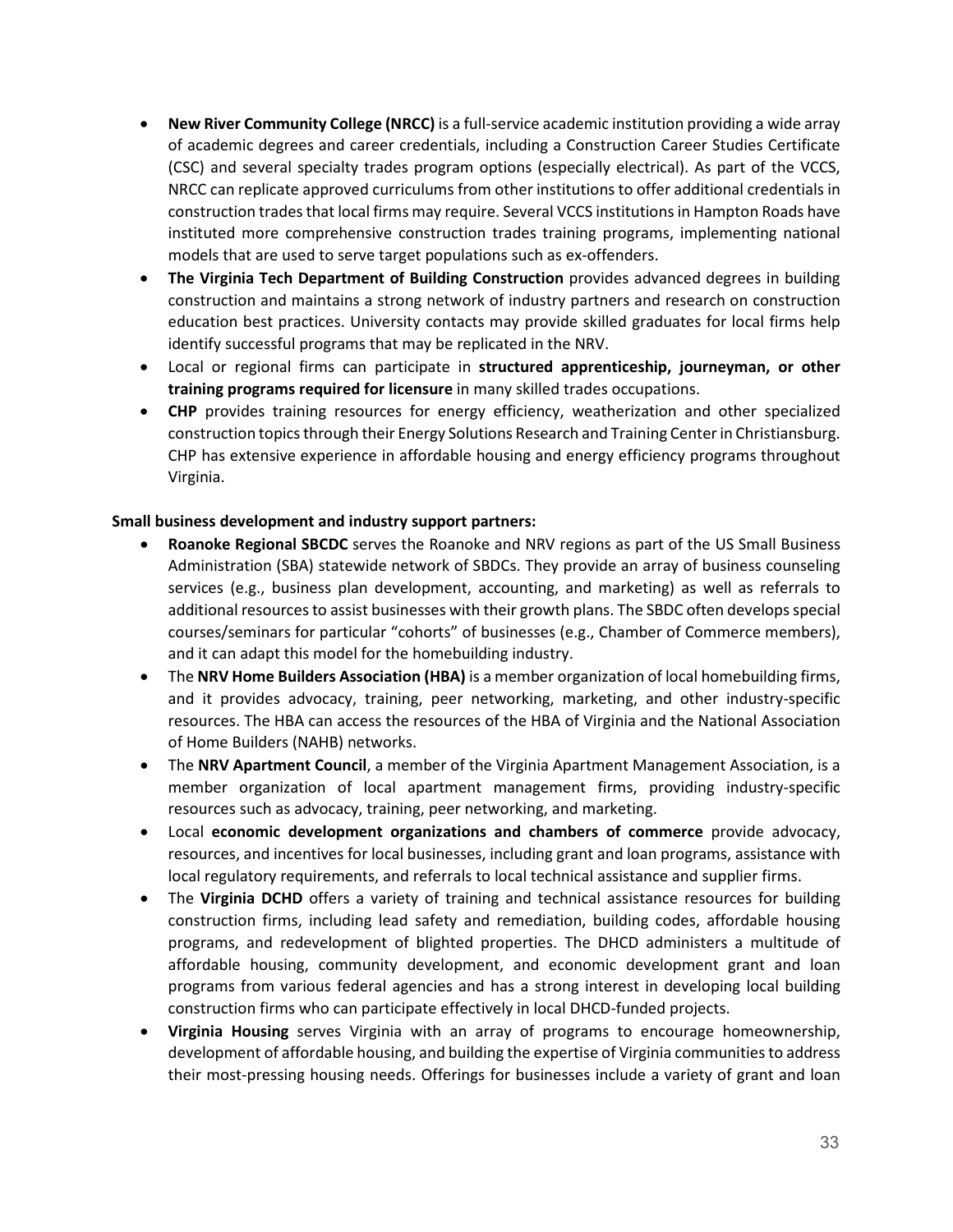programs for affordable housing development, assistance with LIHTC projects, and coordination with other major housing funding sources and training providers.

#### **EXAMPLES, BEST PRACTICES, CASE STUDIES**

- In the early 2010s, the US Department of Labor provided nearly \$3M in funding to CHP to administer the CREATES program in collaboration with local community colleges (NRCC, Wytheville and Virginia Western in Roanoke), local WDBs, and other industry and public stakeholders to provide targeted training resources and industry coordination for residential "green building," energy efficiency, and alternative energy construction. The program provided free training and credentials to 200+ participants, including new students and employees of local firms upgrading their skills. The program also convened industry groups and stakeholders to share knowledge and expertise, hosted a research conference, and identified regional needs to improve energy efficiency and green construction.
- The **Home Builders Institute (HBI)**, a national construction trades training and education resource, offers the **Pre-Apprentice Certification Training** (PACT) program and various other building trades specialty programs such as masonry, HVAC, plumbing, and electrical. HBI has developed vetted construction trades training curricula for each of these trades and a training program model that local educational institutions can adopt to begin offering industry-approved credentials. HBI has further developed modules that can be added to these courses, which provide specialized training content or services for target groups, such as veterans or ex-offenders. HBI staff partner with these organization to launch the programs and to ensure that they meet accreditation standards. Thomas Nelson Community College serves as the lead organization for a Hampton Roads initiative to host the PACT program, targeting veterans and at-risk youth.
- The DHCD orchestrated several statewide training workshops in 2019 with the engagement of experts from the **"Incremental Development Alliance"** to help local investors and developers seeking to apply this model of small-scale building redevelopment. Other specialized online or single-course training offerings from similar organizations include the Green Building Alliance, Virginia Center for Housing Research "Housing Camp," CHP Energy Solutions, and the NAHB.
- The **Coastal Virginia Building Industry Association (CVBIA)** has implemented several innovative programs to serve members of their regional builidng industry in Hampton Roads, including negotiated member rates for common supply and service needs (e.g., insurance, office supplies, and builidng materials), scholarship programs, and the Multifamily Housing Council, which provides education on apartment and facility management. The CVBIA illustates the importance of coordinating across a broad region to be able to scale up industry support programs, build partnerships, and create a large pool of members to better negotiate for items such as bulk purchases of building materials.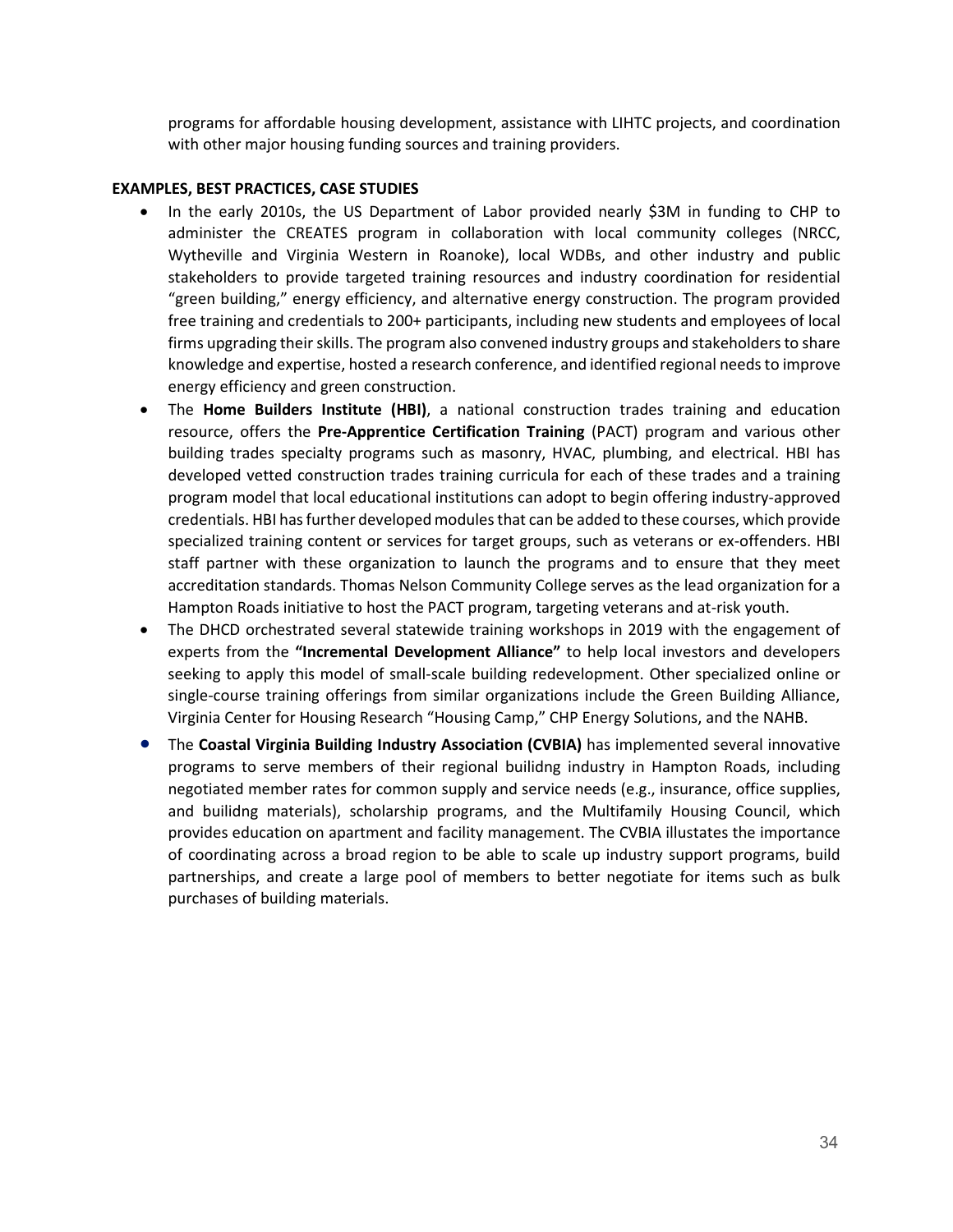### **Regional Strategy 7: Provide support for the aging population**

Locally and nationally, an increasing number of older adults are choosing to "age in place" and stay in their own homes and communities for as long as possible. The number of older adults varies significantly among jurisdictions. The Town of Blacksburg and City of Radford have less than 10% seniors owing to the larger numbers of college-aged residents who attend the universities in the area. Nearby, the number of persons 65 and older is close to 25% in Giles, Floyd, and Pulaski. Overall, the region comprises approximately 16% residents 65 and older, and this number will continue to grow for the next decade along statewide trends.

There have been efforts underway in the NRV to enable more older adults to "age in place" for nearly a decade. The AIP Leadership Team began holding educational workshops in 2013 and has conducted numerous surveys of aging residents to determine their preferences. The team published a report titled *Aging in Place in the New River Valley: Next Steps Towards Building Lifespan Friendly Communities* in 2015, which included action steps. Many of these steps have been implemented, including the creation of an AIP Workbook that helps older adults and their families identify actions that will help extend their independence and allow them to remain in their homes in their later years.

The AIP Leadership Team was also instrumental in launching the NRV Timebank, a neighbor-to-neighbor network that enables older adults and others access help with needs such as their home.

#### **FRAMEWORK**

AIP has always been the first choice of seniors. In addition, baby boomers want to stay more connected to their communities as they age for several reasons: they are retiring later, they are healthier and more active, and they are more likely to be concerned about access to educational, cultural, and entertainment options. A 2019 review of the senior housing market by CBRE shows that overall senior housing inventory growth is at a 30-year low; that is, age-restricted housing is a less-popular choice for seniors than it was 20 years ago.

More than two-thirds of boomers surveyed say that they want to stay in their homes if possible. They want to retain their community connections after retirement, including relationships with neighbors, and access recreation, shopping, dining, and cultural options that are familiar to them. There are also financial benefits to AIP, as housing costs more than double on average for seniors moving to an agerestricted housing community.

One challenge for seniors who want to stay in their homes is that housing chosen in an earlier stage of life is often not suitable for their changing mobility status. Traditional homes commonly have only a half bath on the main level and all bedrooms on the second floor. The home may have steps to the front entrance, and it may not have sufficient clearances to allow for a wheelchair if needed on a temporary or permanent basis. For those with mobility issues, basement laundry facilities can also be difficult to access. Additional problems include deferred maintenance on the home's critical systems (e.g., heating, electrical, plumbing, well/septic, and roof), which can endanger resident health and safety.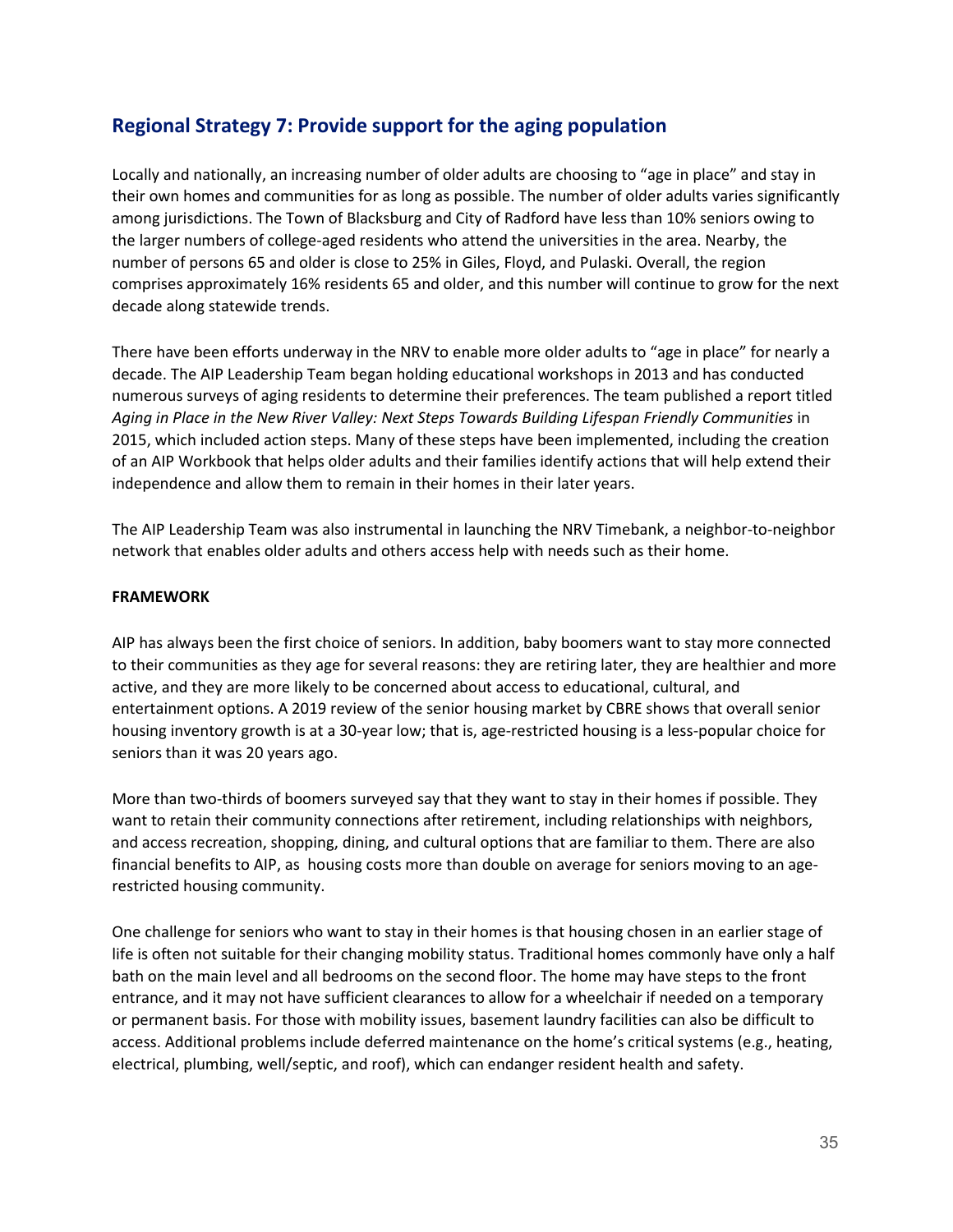Furthermore, owing to societal changes, it has become increasingly common for children to move away from the region where they grew up and for seniors to not have family nearby to support them.

Designing an AIP program involves at least two essential categories: home modifications and community adaptation.

> o **Home modifications** help address basic housing issues of health and safety, accessibility, and energy efficiency (to relieve household cost burden). Home modification begins with an assessment performed by a professional (e.g., a certified AIP specialist or occupational therapist) or through self-assessment. Resources like the AIP Workbook offer a step-by-step checklist to identify modifications to make a home more suitable for someone in their later years. Regardless of who performs the assessment and the assessment tool chosen, assessments should ensure that the house will continue to meet the changing needs of the resident.

Once a modification plan is in place, residents must also be able to find a qualified contractor who can accomplish the modifications at a cost that the homeowners can afford. Because many seniors have limited incomes, finding additional funding sources that make it possible for seniors with limited incomes to receive modifications is critical.

o **Community adaptations** cover a different area. Seniors living in rural and suburban communities are used to using vehicles to access activities such as healthcare, medical supplies, shopping, dining, and entertainment. As some seniors become less able to drive themselves confidently and safely, transportation services must take the place of driving. Many communities are also looking at changing their development patterns and infrastructure to make it easier for seniors to age in place.

#### **IMPLEMENTATION PLAN**

#### **Immediate:**

- **Evaluate networks/programs**: Coordinate with the AIP Leadership Team in the area to understand existing networks and programs that support AIP.
- **Identify gaps**: Learn where gaps exist in housing needs and services for seniors.
- **Map areas of concentration**: Map the location of senior households in the area using tract-level or block group-level ACS estimates to understand where concentrations exist.
- **Evaluate survey data**: Review prior surveys of senior renters and homeowners in the region to refresh the understanding of their preferences and plans with respect to housing. Update findings as needed.
- **Seek best practices for an AIP policy:** Research best practices from similar communities as to how they built AIP into policy and program decisions at the local level—for example, as a part of new developments or streetscapes.

#### **Short-term (next 12 months):**

• **Update action plan**: Update and expand on the AIP Leadership Team's prior action plan to integrate key findings from this regional housing study.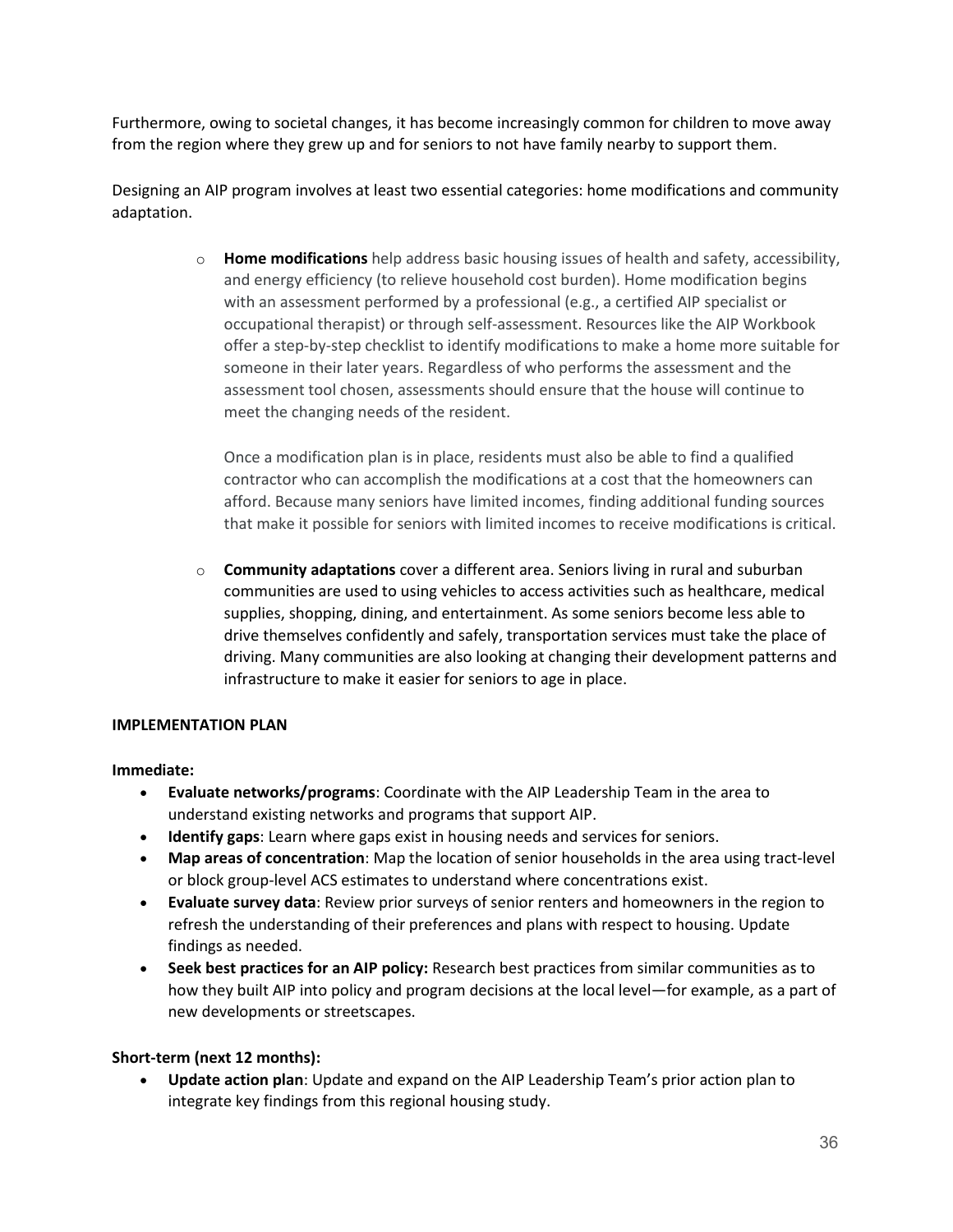- **Establish timeline and resources**: Develop a timeline for priority AIP initiatives and identify the resources needed for implementation. If resources do not permit full-scale implementation, identify initiatives that can be piloted.
- **Identify collaborative partners**: Find providers who are currently involved in AIP activities and recruit them into the efforts to create a comprehensive program that incorporates a continuum of initiatives without duplicating services.
- **Develop a home-modification program**: Implement a comprehensive home-modification initiative that incorporates the following elements:
	- o **Home assessments**: pursue outreach to older residents to support home selfassessments as well as access to low-cost certified home assessments.
	- o **Quality construction**: coordinate with qualified contractors and use a construction quality control process.
	- o **Financial assistance**: provide financial assistance to homeowners on terms that are consistent with their ability to pay for AIP home modifications.
	- o **Program navigation support**: Many seniors will need a navigator/coordinator to help them through the process.

#### **Mid-term (12–24 months):**

- **Prioritize needs:** Support localities in mapping and prioritizing the needs of their residents and identify areas of shared priority to be pursued at either a regional or local scale (perhaps as a pilot project if funding is limited).
- **Incorporate AIP in housing education and outreach:** Make AIP part of follow-up housing study conversations and outreach. If a housing forum is held, make AIP one track within the event. Use the existing Homebuilders Expo, Hokie Wellness Fair, Lifelong Learning Institute, or hospitals as natural venues for disseminating relevant information.

#### **LEGAL, FINANCIAL, AND ORGANIZATIONAL CAPACITY**

- Ensure providers are professionally trained and certified and that contractors are properly insured.
- Expand representation on the AIP Leadership Team and consider a combination of public and private sector leaders.

#### **FUNDING SCOPE REQUIREMENTS AND PROJECTED IMPACT**

• Funding requirements of a full-scale AIP program may be very substantial, and the potential impact is large. Most AIP programs will start modestly with specific targeting of households and certain types of housing modifications. These programs typically expand from there, depending on available funding, staff capacity, and community partners.

#### **POTENTIAL FUNDING SOURCES**

Traditional sources of funding for AIP programs in the region have been challenging to assemble, and is thus a regional issue. The following funding considerations attempt to address creative solutions for this challenge.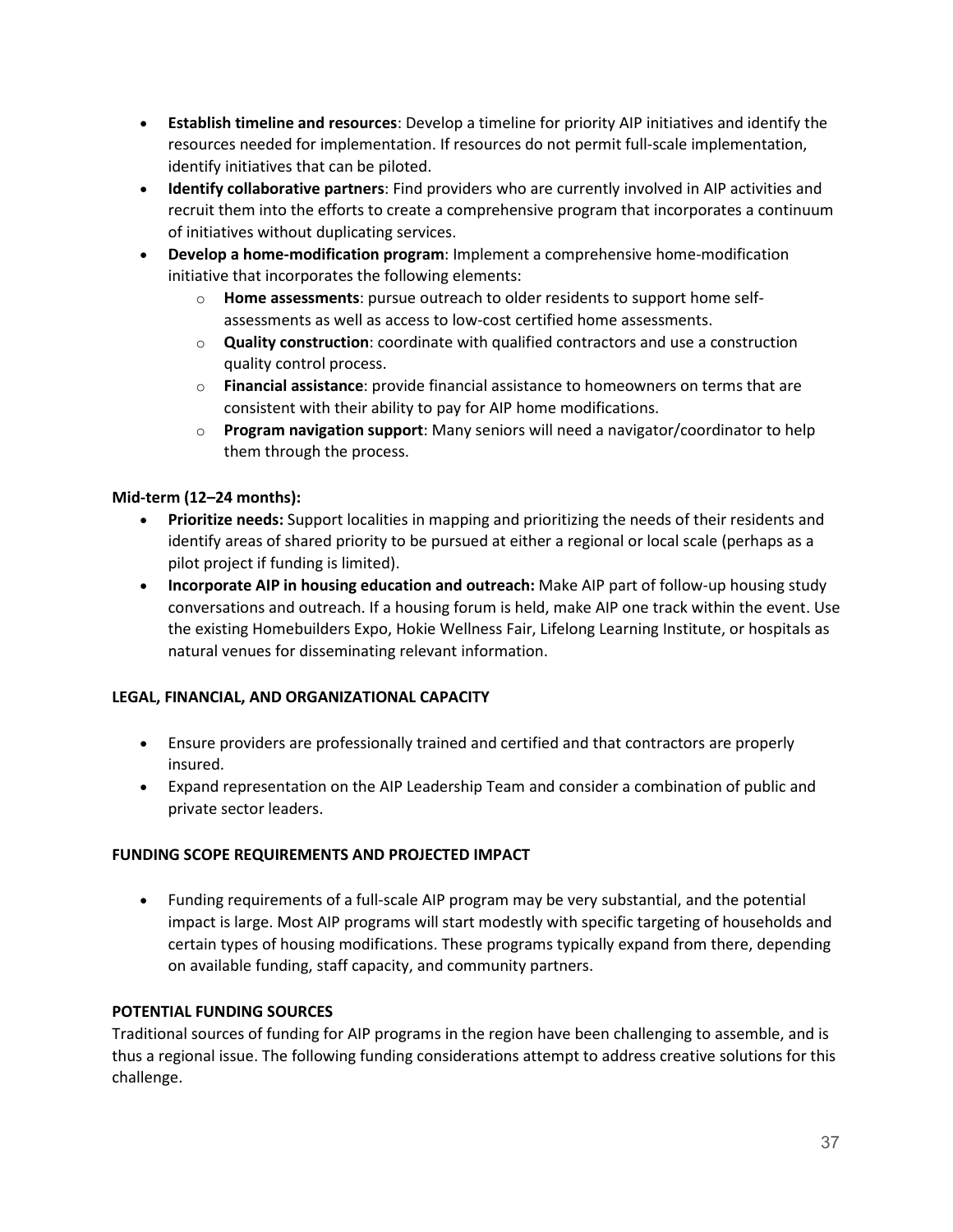- **HTF:** As detailed more fully in Regional Housing Strategy 2, a regional HTF can provide funding for housing priorities determined by region, allowing for implementation where other funding sources have proven difficult.
- **Market rate:** Many older adults have the financial means to pay for home modifications; however, they must made aware of safe, vetted housing professionals to perform the work.
- **Medicare and Medicaid** may be able to fund certain types of home modifications.
- **Partnerships with anchor health institutions:** Hospitals have a financial interest in seeing that patients do not return to the emergency in the months after release because of a preventable injury in the home. This funding approach ties in directly with Regional Housing Strategy 3, which provides detailed action steps to explore this funding strategy.
- **State and federal grant programs:** Funding programs through the DHCD, HUD, the United States Department of Agriculture (USDA), and Virginia Housing exist that may serve the housing needs of seniors; however, these sources have significant limiting factors to serving effectively for home modification needs.
- **Explore a new model:** Bring together a focus group that includes funding sources such as lenders, CDFIs, philanthropy, healthcare systems, and Virginia Housing to brainstorm ideas for a sustainable financial resource. The Green & Healthy Homes Initiative (GHHI) booklet on *"Developing Sustainable Financing Models to Scale Aging in Place Programs"* offers some ideas that can help start this conversation.

#### **METRICS TO EVALUATE SUCCESS**

- Resident tenure in their home
- Improvement in health conditions
- Decrease in the number of injuries incurred in the home
- Increase in access to services
- Improvement in health conditions for older adults remaining at home
- Increase in happiness and satisfaction as a result of access to services, entertainment, cultural stimulation, and socialization

#### **RESPONSIBLE ACTORS AND THEIR ROLES**

• AIP leadership team, local government staff, local senior service agencies, housing providers, counselors, housing funders, and volunteers.

#### *EXAMPLES AND BEST PRACTICES*

#### *Seniors Safe at Home Campaign*

*The Albemarle Housing Improvement Program (AHIP) is a 30-year-old housing organization located in Albemarle County, Virginia. Over the last decade, AHIP has evolved into an agency that primarily serves seniors with a range of services to help them stay in their homes longer. Elderly households are among the most vulnerable because of both health and financial status. Senior citizens struggle with fixed incomes, diminishing resources, and health issues, which impair their ability to complete necessary home repairs. A typical social-security income for a low-income senior is around \$10,000 per year.*